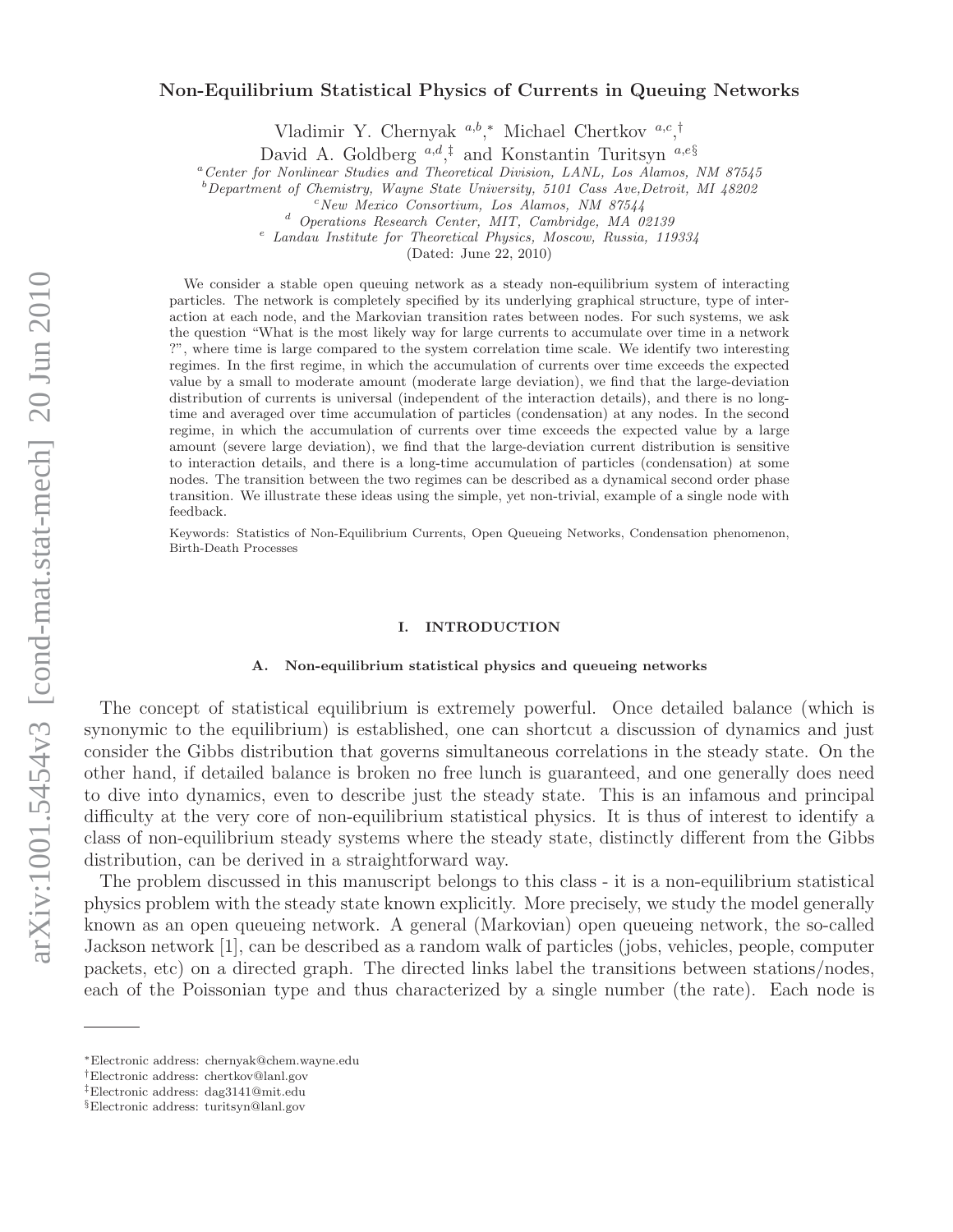

FIG. 1: Example of an open finite queueing network represented by a directed graph. The sample graph consists of four vortexes/stations, labeled 1, 2, 3, 4, with label 0 is reserved for an external (out) node. Transitions between the stations are shown as directed edges. Loops (self-loops), as  $1 \rightarrow 1$ , are allowed. Each graph edge is equipped with a transition rate. Throughout the manuscript all transitions in the network are assumed memoryless, i.e. 0-degree Markovian - Poisson. We also focus on the case of the infinite waiting room, i.e., no particles/jobs are lost, and thus the number of particles accumulated at a node may reach +∞. Another important characteristic of a station/note is the number of tellers/servers. For the sake of simplicity, we assume the jobs/particles to be identical (single-class), and all tellers at any given station processing with the same time-independent Poisson rate.

characterized by the number of equivalent servers. Collectively this defines a many-particle problem, whose non-equilibrium nature (no detailed balance) follows immediately from the definitions. Adopting the terminology of the Queueing Theory community (a subset of the Operations Research community), the type of service at a node is provided by the  $M/M/m/\infty$  queue, which is translated as Markovian input, Markovian output with  $m$  servers, and infinite waiting room. (Throughout the manuscript we use the shorter notation  $M/M/m$ .) An example of such a network is shown in Fig. 1, and more information will be provided below. Note that a similar, and to a degree more general, model is known in statistical physics as the zero range model [2].

In spite of the generally pessimistic non-equilibrium assessment, the stable (i.e. achieving a statistical steady state) open Jackson network allows an explicit and simple solution for the steady state [3]. Similar statements apply to the zero range model [2]. The solution for the steady state is the so-called product form [2–4], where the joint distribution function of the occupation numbers at all the nodes/stations is factorized into a product of marginal probabilities at the separate nodes. Some new and physics-based exposition of this factorized solution is due to [5], and will also be a part of our construction below. We note that a different factorization has also led to the solution of the related Asymmetric Exclusion Processes (AEP) Models, see [6–9] and the references therein <sup>1</sup>.

On the other hand, in recent years the quest for universality in non-equilibrium statistical problems has turned to the analysis of currents generated over time, long compared to the system correlation time scale. This route became fruitful and helped to establish some fundamental relations about the symmetry of the currents distribution, known as fluctuation theorems [10–12]. In spite of this partial success, the full description of the currents distribution for a general many-particle and open

<sup>&</sup>lt;sup>1</sup> The general AEP models are significantly different from the Jackson-network models discussed in this manuscript - they can be viewed as a special case of an  $M/M/1/1$  queuing model (waiting room with one slot and no particles lost) in contrast with the Jackon network of  $M/M/m/\infty$  (infinite waiting room) queues. In the case of a simple one-dimensional chain the AEP model is reducible (with a proper redefinition of the phase space) to the Jackson network model (and other way around) [6–9], and then both models show product-state form solution [2–4]. However, the product-state solvability, which holds for the Jackson network generally, does not extend to the AEP model on general graphs.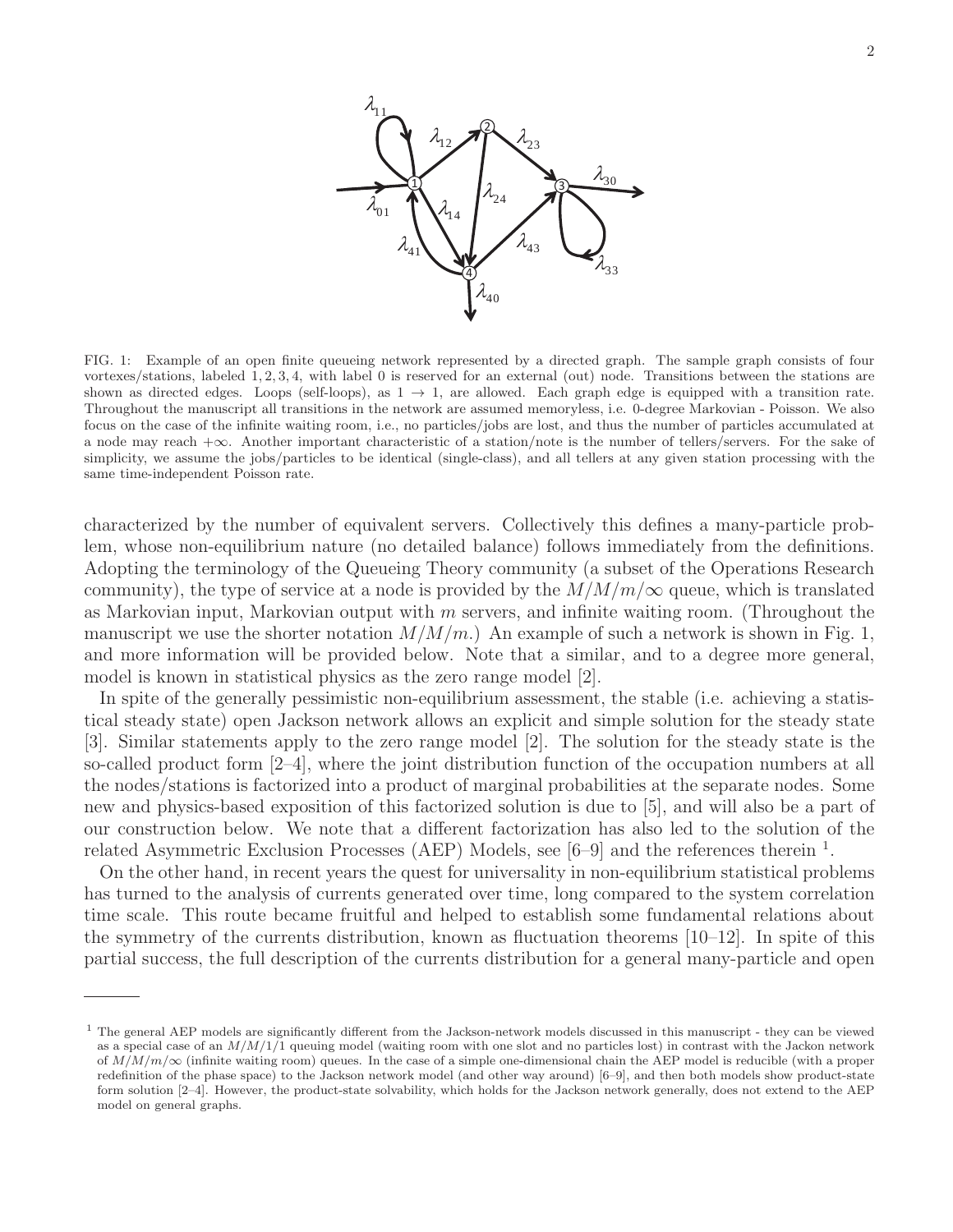## **B. Large deviations, queueing networks, and condensation phenomenon**

One of the central questions in the Queueing Theory community is the probability of rare events in queueing networks (large deviations) [15]. A central tool in understanding such events is the notion of the so-called 'fluid-limit' of a queueing network [16], which was originally developed to understand certain questions related to the stability (existence of steady state) for certain complicated networks [17, 18]. We now describe this fluid-limit in greater detail. For a fixed queueing network, one scales both **time** and the **initial number of particles in system** by some large integer n, and then normalizes the set of queue lengths by  $n$ . Note the important difference with the standard notion of hydrodynamic limit - here, the number of nodes in the network is **fixed** - only time and the initial number of particles are scaled. It is proven in [15, 16] that for a broad class of networks, this scaling has a non-trivial limit (the fluid limit). It is then standard in the Queueing Theory literature to perform the large deviations analysis in the setting of this fluid limit, as opposed to the original (unscaled) network. There has been great progress in understanding all aspects of these large deviations [19–23]. However, driven by applications to describing buffer overloads in communications systems, most of these results have been geared towards understanding how large queue lengths accumulate over time (see for example [22]). Much less is known about how large currents build up in a queueing network over time, especially for the unscaled (not fluid limit) network.

The statistical physics community has developed several tools ( e.g. the fluctuation theorems [10–12] ) that are well-suited to studying the large-deviations properties of currents in a network. In light of the aforementioned gap in our understanding of the large deviations of currents in queueing networks and related network models, several researchers in the statistical physics community have recently begun to apply the fluctuation theorems to the study of currents in a variety of networkrelated models [24–27]. Most of these results have been for models such as the zero-range process, which are tangential (although closely related) to the networks studied by the Queueing Theory community. We bridge this gap by directly applying such an analysis to the canonical model of queueing theory - namely the Jackson network. We note that although the potential application of these tools to Jackson networks is mentioned in [24], the paper closest in spirit to our own is [25]. Indeed, for the 1-D zero-range process the authors identify several regimes in which the model may operate, characterized by the large-deviations properties of currents, and whether or not there is an accumulation of particles at sites over time (so-called condensation phenomenon). Their analysis proceeds by formalizing the system dynamics in a quantum-mechanical / operatortheoretic framework, and then studying the relevant spectral properties and Crámer (large deviation) functions. Our own analysis will very-much parallel that of [25], but for the Jackson network model on general graphs. Other related work can be found in [28], in which the zero-range model on regular lattices is studied in the hydrodynamic limit, as well as [29] where the closely related stochastic lattice gas model is studied.

We also note that the Queueing Theory community has already had some success in applying

<sup>2</sup> We would like to emphasize here the principal difficulty arising from the fact that the system is both (a) many-particle and (b) open. The analysis of such systems is often limited to the setting in which there are few degrees of freedom. An example is a recent paper of three of us with Puliafito [13] that discusses an explicit expression for the distribution of currents associated with a polymer stretched by external shear flow. In another paper (two of us with Malinin and Teodorescu [14]) considered a setting with multiple degrees of freedom and analyzed the statistics of so-called topological currents. The statistics of currents have also been studied for the aforementioned AEP models over one-dimensional chains, which typically have multiple degrees of freedom [8].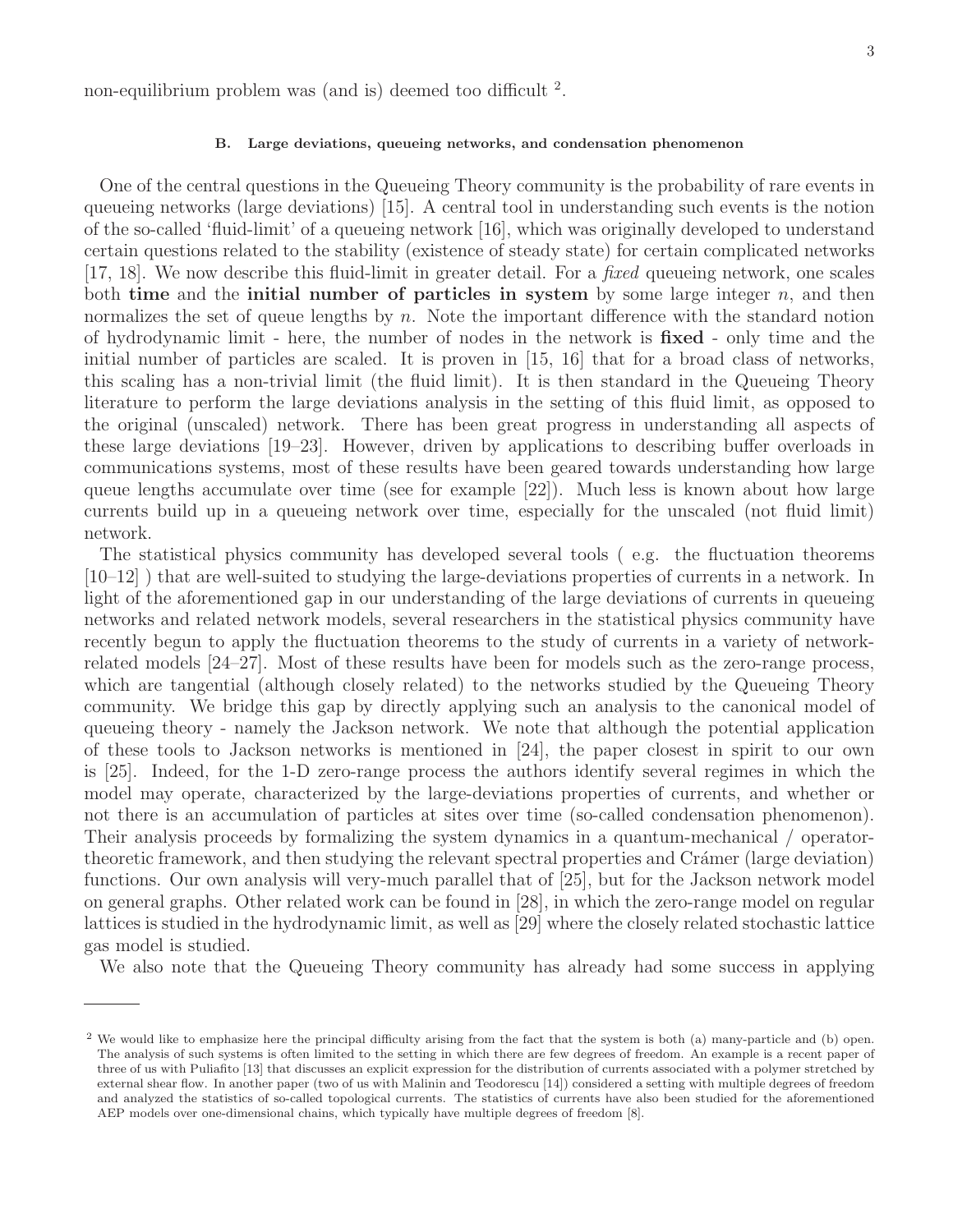some of these tools [30–32]. Indeed, these analyses (and our own) rely on the interpretation of queueing systems as interacting particle systems, which (historically) helped lead to many of the great breakthroughs in the understanding of queueing networks (e.g. product-form solution [33]). However, these analyses have been for either an infinite 1-D chain of queues [30, 32] or only in the hydrodynamic limit [31]. In either case, their findings parallel our own, in the existence of certain phase transitions in which condensation may (or may not) occur.

# **C. Currents in a queueing networks with feedback**

We now discuss the nature of the currents in a Jackson network in steady state, a topic that has generated much research in the queueing literature [34–38]. Although currents over the entering links are Poissonian by construction, those which leave the system are not obviously Poissonian. However, if the system is stable, these exiting flows are in fact Poissonian [33, 35]. More generally, the flow is Poissonian along all arcs that may not be revisited by a particle, and these flows enjoy several nice properties (such as asymptotic independence) [38]. It was recognized early on in the queueing literature that the statistics of the internal currents with feedback are rather difficult to analyze [35]. The source of these difficulties is the complicated feedback mechanism that arises when particles may revisit an arc. Thus, even for the simple single-node feedback system (which will serve as an enabling example in this manuscript), the statistics of the feedback current are rather complicated [39–41]. Although several properties of the currents in a multi-server feedback queue and its generalizations have been studied in the literature  $(42-47)$ , most of these results involve showing that in certain limiting regimes the flows are close to Poissonian under some metric [43, 48–50] - the precise nature of these flows remains poorly understood. Furthermore, it seems that an operator-theory/generatingfunction approach has not yet been applied to the study of these feedback currents. We will take this approach to derive new understanding of these currents.

## **D. Our main results**

The main results of our manuscript can be described as follows:

- We present an explicit, detailed operator-theoretic description of a Jackson network in the Doi-Peliti formalism. This expands on the description given in [5], with an eye towards introducing a larger set of the statistical physics community to standard queueing models.
- We identify an "uncongested" regime in Jackson networks, w.r.t. the large-deviation behavior of current. This regime is universal, i.e. interaction-independent, and non-Poissonian. Furthermore, in this regime there is no infinite accumulation of particles at any node (condensation). This universality can be qualitatively explained as follows. In this regime, the given deviation is driven by sample paths in which the number of particles does not diverge. This will generally occur when the given deviations are somewhat mild, and a deviation can be attained without a massive buildup of particles. Then, the impact of one particle 'blocking' another does not contribute asymptotically to the deviation, and thus the system is equivalent asymptotically to one in which all nodes have an infinite number of servers (particles do not interact). We confirm the existence of this regime by demonstrating that the single-node network with feedback falls into this regime for certain parameters, which we compute explicitly.
- We also identify a second, "congested" regime, which is interaction-dependent. In this regime, a given deviation is driven by system primitives that are dependent on the number of servers and service times. This will generally occur when the given deviations are more severe, and the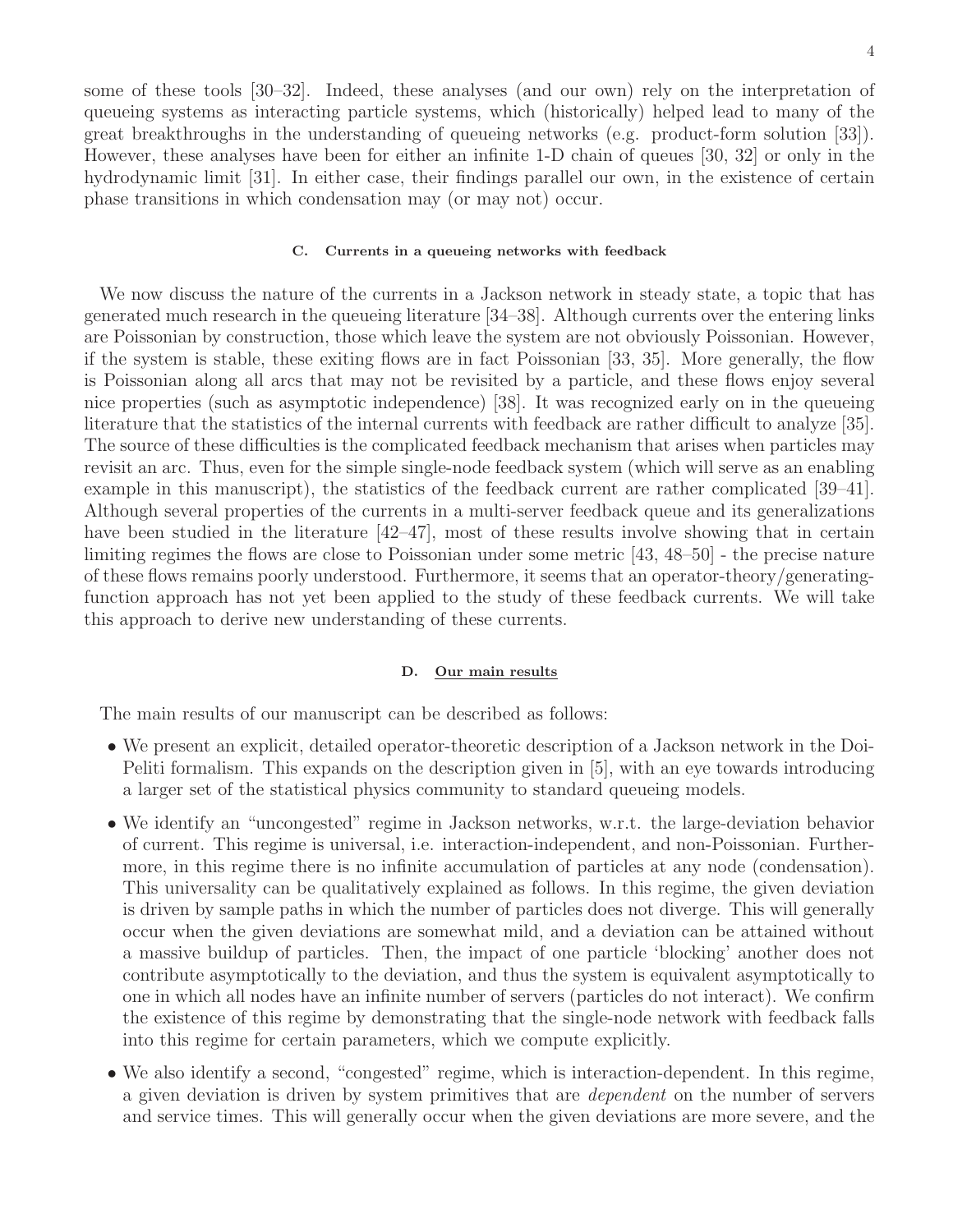only way to attain the given deviation is to have all, or at least some, servers busy for essentially the entire time horizon. In this regime the time-averaged queue length diverges for at least one node, marking the dynamical phase transition between the two regimes as second-order.

• We observe that statistics of time-averaged (over the large observational interval) queue and queue measured at the last moment of time, both conditioned to an atypical (large or small) values of currents, are not identical. The difference is particularly striking in the "congested" regime of the largest currents, where all moments of the former object (queue at the last moment of time) saturate to finite values while all moments of the later object (time-averaged queue) diverge with time. Quite generally this phenomenon can be classified as a breakdown of ergodicity in cases which are atypical with respect to currents.

# **E. Outline**

The manuscript is organized as follows. In Section II, we present a technical introduction to the dynamics of the Jackson network in terms of the physics-native Doi-Peliti ("quantum" or "secondquantized") technique [51–53]. There we formally characterize the Master Equation (ME) that governs the system evolution and steady state, as well as the joint distribution of densities (occupation numbers). We customize this description to the  $M/M/\infty$ ,  $M/M/1$ , and general  $M/M/m$ models in Sections II A, II B, and II C, respectively. In Section III, which represents the core of the manuscript, we adopt the Doi-Peliti technique to analyze the ME for the joint distribution function of densities (that reside at the nodes) and currents (that reside at the links). We also show how the coherent-state technique provides a complete description of the ground state (eigen-value and eigenfunction) in terms of the relevant evolution operator. Section III is partitioned into three Subsections and an Appendix. In Section III B, we discuss the universal (and statistically typical) "uncongested" regime. We also describe the boundary of the "uncongested" region in the space of currents, and comment on the associated dynamical phase transition. Our analysis procedes by invoking an auxiliary construction for the left eigen-function of the evolution operator, which is discussed in Appendix A. The transitions between the "uncongested" and (partially) "congested" regimes are discussed in Section III C. The general theory is illustrated in Section III D for a single-node system with feedback. In Section IV, to validate the theory, we describe a full spectral solution for this single-feedback problem. In Section V we draw several conclusions and discuss future directions for research.

# **II. THE DOI-PELITI-MASSEY OPERATOR TECHNIQUE FOR A GENERIC BIRTH-DEATH PROCESS**

This Section introduces notation and describes the main operational rule of the Jackson network in terms of the statistical physics native Doi-Peliti technique [51–53]. We note that a very similar (but less explicit) formulation was derived in [5].

As we will see, in this context the Doi-Peliti technique is closely related to the operator-theoretic framework formulated by Massey [54, 55] in the Queueing Theory community. We start by introducing the quantum-mechanics based bra(c)ket notation. We then discuss the product-form solutions for the stationary problems associated with the  $M/M/\infty$ ,  $M/M/1$ , and generic  $M/M/m$  networks in Sections II A,II B, and II C, respectively.

The network (e.g. the one shown in Fig. (1)) is represented by the directed graph,  $(\mathcal{G}_0, \mathcal{G}_1)$ , where  $\mathcal{G}_0$ ,  $\mathcal{G}_1$  marks the set of vertices and directed edges of the graph (respectively). If at some instance t, node j has a queue of size n, one says that the node is in the state represented by the ket-vector  $|n\rangle$ , where  $n = 0, 1, \cdots$ . Then, any "pure" state of the network will be denoted by the ket-vector  $|\boldsymbol{n}\rangle$ ,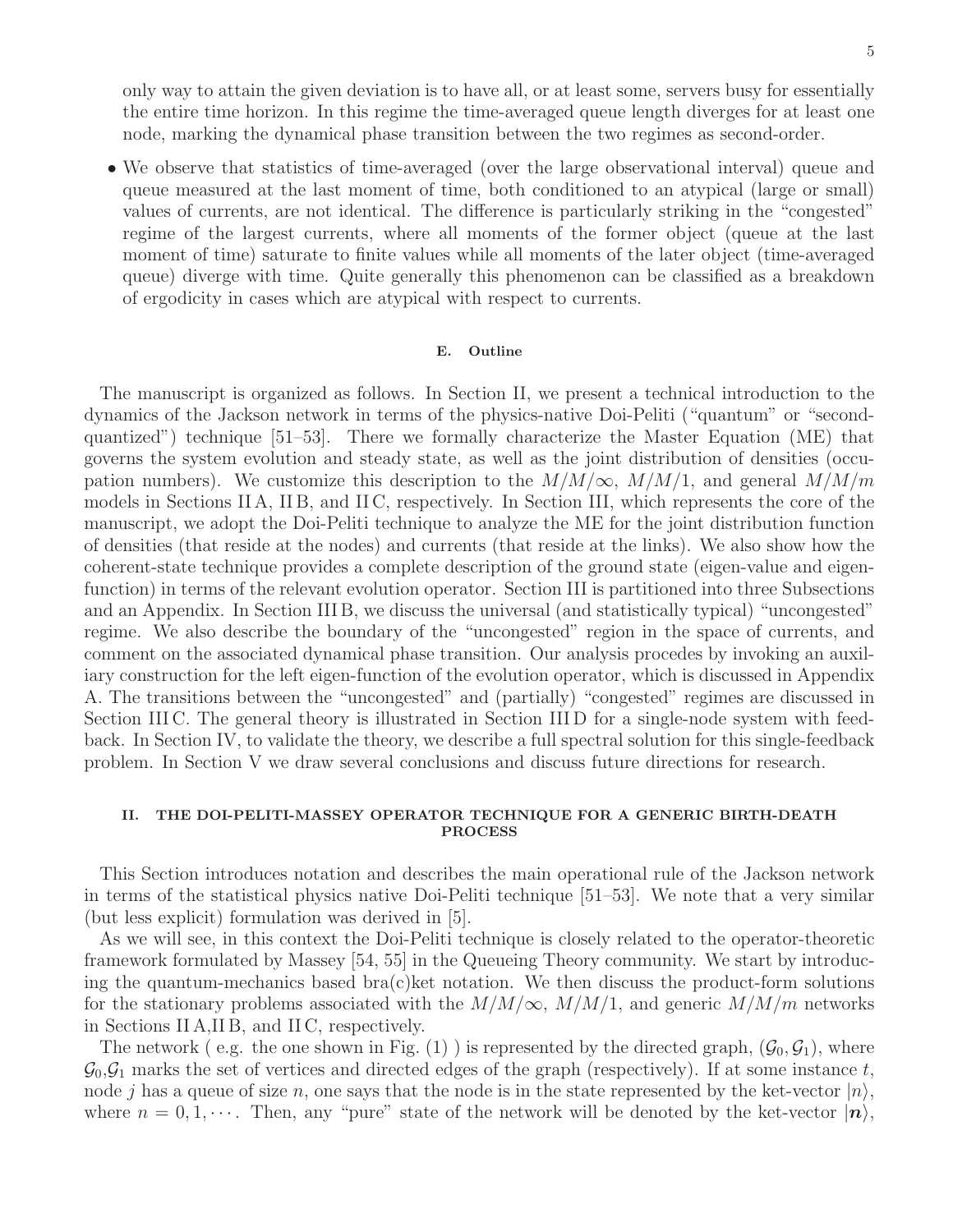where the components  $n_i$  of a vector  $\mathbf{n} = (n_i | i \in \mathcal{G}_0)$  are labeled by the network nodes (vertices). If a state  $|n\rangle$  is realized with the probability  $P(n)$ , we say that the entire network is in the following "mixed" state

$$
|s\rangle = \sum_{n} P(n)|n\rangle, \quad \sum_{n} P(n) = 1,\tag{1}
$$

where the last condition reflects the fact that the total probability equals unity. Here and below we formally assume that  $P(n) = 0$  whenever any component of the vector *n* is negative.

It is convenient to introduce a Hilbert space of  $\mathcal{G}_0$ -dimensional analytic functions of the vector variable  $\boldsymbol{z} = (z_i|i \in \mathcal{G}_0)$ 

$$
\mathcal{P}(\boldsymbol{z}) = \sum_{\boldsymbol{n}} P(\boldsymbol{n}) \prod_{i \in \mathcal{G}_0} z_i^n, \tag{2}
$$

which is also known as the generating function in the theory of birth-death processes [56, 57].

The "quantum" (pure) states are transformed by the following creation and annihilation operators:

$$
\hat{a}_j^+|\cdots, n_j, \cdots\rangle = |\cdots, n_j + 1, \cdots\rangle, \quad \hat{a}_j|\cdots, n_j, \cdots\rangle = n_j|\cdots, n_j - 1, \cdots\rangle. \tag{3}
$$

The normalization condition in Eq. (1), i.e. conservation of probability, reads

$$
\langle \mathbf{0} | \exp \left( \sum_{j \in \mathcal{G}_0} \hat{a}_j \right) | s \rangle = 1,\tag{4}
$$

where the vacuum state  $|0\rangle \equiv |0, \cdots, 0\rangle$  corresponds to the empty queue over the entire network.

In these notations ME becomes

$$
\partial_t |s\rangle = \hat{H}|s\rangle \,,\tag{5}
$$

where  $\hat{H}$  is the Hamiltonian operator of the Q-network. In an integrated form, Eq. (5) is equivalent to

$$
|s(t)\rangle = \hat{U}(t)|s(0)\rangle, \quad \hat{U}(t) \equiv T \exp\left(\int_0^t dt' \hat{H}\right), \tag{6}
$$

where T exp is defined as a time-ordered exponential, i.e. the product of time-discretized operators. Furthermore, it becomes normal exponential if the parameters of  $H$  (i.e. transition rates) do not carry explicit time dependence.

Note that the Hamiltonian  $H$  is always real, as it represents probabilities which are positive and bounded. Thus the normalization conditions (4) and Eq. (5), which should be enforced by the theory for any feasible *n*, result in

$$
\langle \mathbf{0} | \exp \left( \sum_{j} \hat{a}_{j} \right) \hat{H} = 0, \tag{7}
$$

where we have used standard bra-vector notations. Recall that an operator acting on the bra-vector from the right generates a bra-vector, and all the features of left operations can be extracted directly from the normal definition of the bra-(c)-ket scalar product,  $\forall n, m$  :  $\langle n|m \rangle = \delta(n, m)$ . Stating it differently,  $\langle 0 | \exp \left( \sum_j \hat{a}_j \right)$  is the left eigen-vector of the Hamiltonian with zero eigen-value.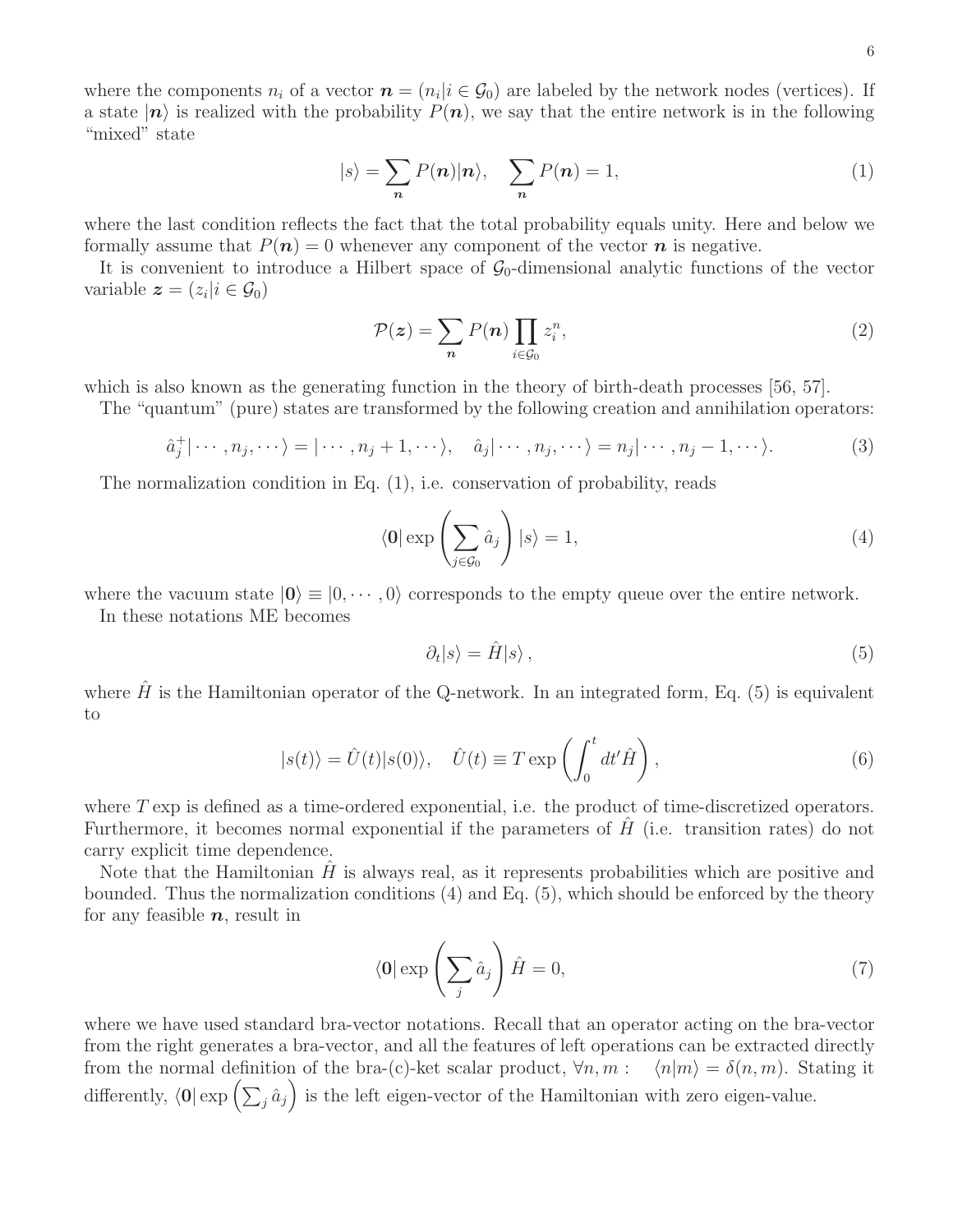The expectation value of a (dummy) operator  $\hat{\bullet}$  over a state  $|s\rangle$  is

$$
\langle \hat{\bullet} \rangle \equiv \langle \mathbf{0} | \exp \left( \sum_{j \in \mathcal{G}_0} \hat{a}_j \right) \hat{\bullet} | s \rangle, \tag{8}
$$

and according to Eq. (7), the corresponding Heisenberg (evolution) equation becomes

$$
\partial_t \langle \hat{\bullet} \rangle = \langle [\hat{\bullet}, \hat{H}] \rangle. \tag{9}
$$

Here we have assumed that  $\hat{\bullet}$  does not have an explicit time dependence, and  $[\hat{A}, \hat{B}]$  is the standard notation for a commutator.

# **A.** M/M/∞ **network**

The generic form of the ME for a network of  $M/M/\infty$  queues is

$$
\frac{\partial}{\partial t}P(\boldsymbol{n};t) = \sum_{(i,j)\in\mathcal{G}_1}^{i,j\neq 0} \lambda_{ij} ((n_i+1)P(\cdots, n_i+1,\cdots,n_j-1,\cdots;t) - n_i P(\cdots, n_i,\cdots,n_j,\cdots;t)) \n+ \sum_{i\in\mathcal{G}_0} \lambda_{0i} (P(\cdots, n_i-1,\cdots;t) - P(\cdots, n_i,\cdots;t)) \n+ \sum_{i\in\mathcal{G}_0} \lambda_{i0} ((n_i+1)P(\cdots,n_i+1,\cdots;t) - n_i P(\cdots,n_i,\cdots;t)).
$$
\n(10)

Here  $(i, j)$  stands for the directed edge of the network corresponding to a job transfer from site i to site j, with Poisson rate  $\lambda_{ij}$ ; and  $\lambda_{0j}$ ,  $\lambda_{j0}$  are the Poisson rates for job injection and removal to/from the network at site  $j$  (respectively). Applying summation over properly weighted  $n$ -states to both sides of Eq.  $(10)$ , and using the relations Eq.  $(5,6)$ , one arrives at the following Hamiltonian:

$$
\hat{H}_{\infty} = \sum_{(i,j)\in\mathcal{G}_1}^{i,j\neq 0} \lambda_{ij} (\hat{a}_j^+ - \hat{a}_i^+) \hat{a}_i + \sum_{i\in\mathcal{G}_0} \left( \lambda_{0i} (\hat{a}_i^+ - 1) + \lambda_{i0} (1 - \hat{a}_i^+) \hat{a}_i \right), \tag{11}
$$

which was first derived for the problem in [52].

We further introduce a path-integral representation. The analytic structure of the theory is as follows:

$$
\mathcal{P}(\boldsymbol{z};t) = \int \frac{d\boldsymbol{\zeta}d\boldsymbol{\zeta}'}{(2\pi i)^{|\mathcal{G}_0|}} W(\boldsymbol{z},\boldsymbol{\zeta}) \mathcal{P}(\boldsymbol{\zeta}';0) \exp(-\boldsymbol{\zeta}\boldsymbol{\zeta}'),\tag{12}
$$

$$
W(z,\zeta) = \int_{\eta(0)=\zeta}^{\eta'(t)=z} \mathcal{D}\eta \mathcal{D}\eta' \exp\left(z\eta(t) - \int_0^t dt' \left(\eta'(t')\dot{\eta}(t') - \mathcal{H}_\infty(\eta'(t'), \eta(t))\right)\right),\tag{13}
$$

where  $\mathcal{H}_{\infty}(\eta', \eta)$  corresponds to  $\hat{H}_{\infty}$  expressed as a polynomial over the creation/annihilation operators, so that the creation operators are all positioned on the left from the annihilation operators (normal ordering), and  $\hat{a}_i^+, \hat{a}_j$  are replaced by  $\eta'_i$  and  $\eta_j$  (respectively). Thus, for a general birth-death model (11) over a network  $\mathcal{G}$ , one derives

$$
\mathcal{H}_{\infty}(\boldsymbol{\eta}',\boldsymbol{\eta}) = \sum_{(i,j)\in\mathcal{G}_1}^{i,j\neq 0} \lambda_{ij} (\eta'_j - \eta'_i) \eta_i + \sum_{i\in\mathcal{G}_0} (\lambda_{0i} (\eta'_i - 1) + \lambda_{i0} (1 - \eta'_i) \eta_i).
$$
(14)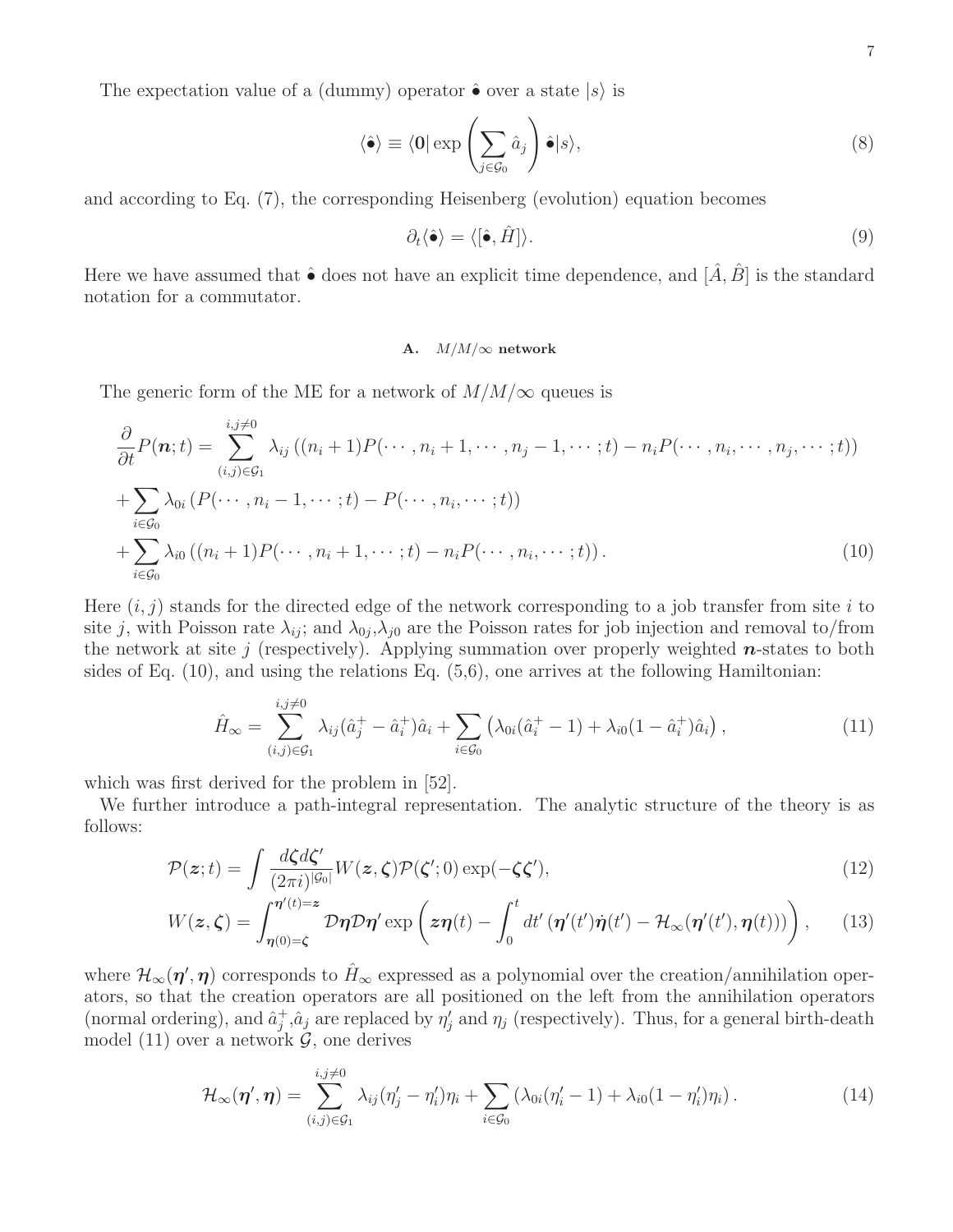As usual, the path-integrals in Eq. (13) should be understood as the continuous limit of the following discretized multiple integral (see [52] for explanations and accurate validation of the proper discretetime regularization):

$$
W(z,\zeta) = \lim_{N \to \infty} \int \prod_{l=1}^{N-1} \frac{d\eta_l d\eta_l'}{(2\pi i)^{|\mathcal{G}_0|}}
$$
  
 
$$
\times \exp\left(z\eta_{N-1} + \Delta \mathcal{H}(z,\eta_{N-1}) + \sum_{l=1}^{N-1} \left(-\eta_l'(\eta_l - \eta_{l-1}) + \Delta \mathcal{H}(\eta_l',\eta_{l-1})\right)\right),
$$
 (15)

where  $\Delta = t/N$ .

Finally, one finds that the creation-annihilation (11) and the path-integral (13,15) formulations of the birth-death process also allow for the following simple "differential" interpretation for the analytic function defined in (2):

$$
\partial_t \mathcal{P}(\boldsymbol{z};t) = \hat{\mathcal{H}}_{\infty}(\boldsymbol{z}) \mathcal{P}(\boldsymbol{z};t),\tag{16}
$$

$$
\hat{\mathcal{H}}_{\infty}(z) = \mathcal{H}_{\infty}(z, \partial_z) = \sum_{(i,j) \in \mathcal{G}_1}^{i, j \neq 0} \lambda_{ij} (z_j - z_i) \partial_{z_i} + \sum_{i \in \mathcal{G}_0} (\lambda_{0i}(z_i - 1) + \lambda_{i0}(1 - z_i) \partial_{z_i}). \tag{17}
$$

Thus the mapping from the creation-annihilation operators to the poly-differential operators (holomorphic representation) is

$$
(\hat{a}^+, \hat{a}) \to (z, \partial_z). \tag{18}
$$

Looking for a steady state (time-independent) solution of Eq. (17) in the exponential form

$$
\mathcal{P}_{\infty}(z) = \exp\left[\sum_{i \in \mathcal{G}_0} h_i(z_i - 1)\right],\tag{19}
$$

and substituting the ansatz into Eq.  $(16)$ , one arrives at the following set of conditions on  $h$ :

$$
\sum_{i \in \mathcal{G}_0} (\lambda_{0i} - \lambda_{i0} h_i) = 0,\tag{20}
$$

$$
\forall i \in \mathcal{G}_0: - h_i \sum_{j \neq 0}^{(i,j) \in \mathcal{G}_1} \lambda_{ij} + \sum_{j \neq 0}^{(j,i) \in \mathcal{G}_1} \lambda_{ji} h_j + \lambda_{0i} - \lambda_{i0} h_i = 0.
$$
 (21)

Although it seems that there is one more condition than the number of variables, the conditions are dependent (sum Eq. (21) over all vertices of the graph). Therefore, solving the system of inhomogeneous linear equations Eq.  $(21)$ , which we restate for convenience as

$$
\hat{\Lambda}\boldsymbol{h} = \boldsymbol{\lambda}_{in}, \quad \boldsymbol{\lambda}_{in} \equiv (-\lambda_{0i}|i \in \mathcal{G}_0), \quad \hat{\Lambda} = (\Lambda_{ij}|i, j \in \mathcal{G}_0), \quad \Lambda_{ij} = \begin{cases} -\lambda_{i0} - \sum_{k}^{(i,k)\in\mathcal{G}_1} \lambda_{ik}, & i = j \\ \lambda_{ji}, & i \neq j, \end{cases}, (22)
$$

consists in evaluating

$$
h = \hat{\Lambda}^{-1} \lambda_{in}.
$$
 (23)

Here the existence of the steady state solution requires that: (a)  $\hat{\Lambda}$  is not singular, and (b) all components of the  $h$  vector that solves Eq.  $(23)$  are positive.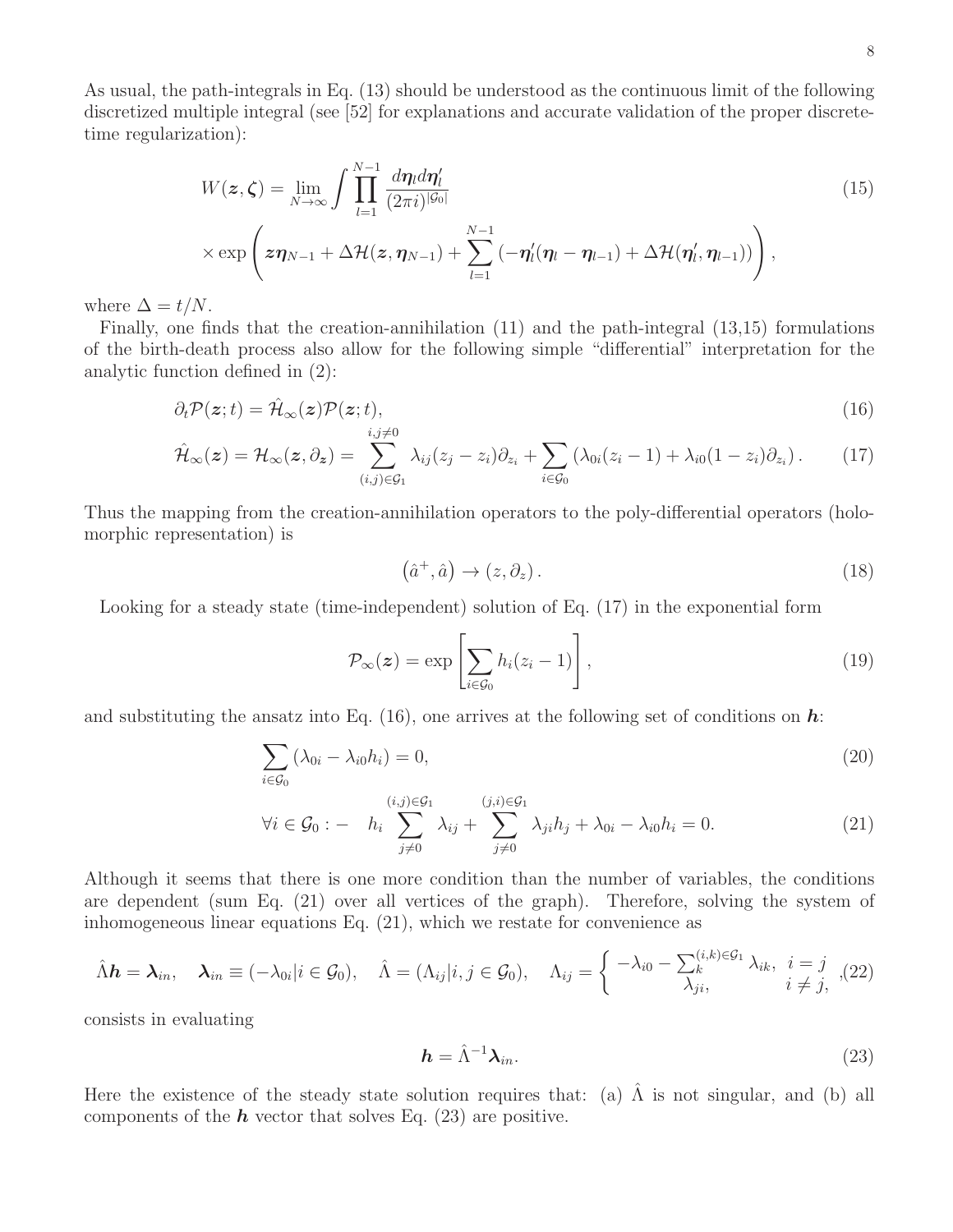The special feature (memoryless property) of the exponential distribution is also very transparent in the creation-annihilation language. Indeed, one observes that the exponential (in quantum mechanics also referred to as "coherent") state  $\exp(h\hat{a}^+)|0\rangle$  is the eigen-function of the annihilation operator  $\hat{a}$ , with the eigen-value h

$$
\hat{a}|\text{coh}_{\infty}(h)\rangle = h|\text{coh}_{\infty}(h)\rangle, \quad |\text{coh}_{\infty}(h)\rangle \equiv \exp(h\hat{a}^+)|0\rangle. \tag{24}
$$

Therefore,

$$
\hat{H}_{\infty}|\text{coh}_{\infty}(\boldsymbol{h})\rangle = \left(\sum_{(i,j)\in\mathcal{G}_1}^{i,j\neq 0} \lambda_{ij}(\hat{a}_j^+ - \hat{a}_i^+)h_i + \sum_{i\in\mathcal{G}_0} \left(\lambda_{0i}(\hat{a}_i^+ - 1) + \lambda_{i0}(1 - \hat{a}_i^+)h_i\right)\right)|\text{coh}_{\infty}(\boldsymbol{h})\rangle, \quad (25)
$$

and the stationarity condition  $\hat{H}_{\infty}|\text{coh}_{\infty}(h)\rangle = 0$  translates exactly into Eqs. (21), where the *i*-th equation correspond to the condition that the c-factor in front of the corresponding  $\hat{a}_i^+$  is zero.

# **B.** M/M/1 **network**

Consider a network of  $M/M/1$  processes. In this case the ME adopts the following form:

$$
\frac{\partial}{\partial t}P(\boldsymbol{n};t) = \sum_{(i,j)\in\mathcal{G}_1}^{i,j\neq 0} \lambda_{ij} \left( P(\cdots, n_i+1,\cdots,n_j-1,\cdots;t) - P(\cdots, n_i,\cdots,n_j,\cdots;t) \right) \n+ \sum_{i\in\mathcal{G}_0} \lambda_{0i} \left( P(\cdots, n_i-1,\cdots;t) - P(\cdots, n_i,\cdots;t) \right) \n+ \sum_{i\in\mathcal{G}_0} \lambda_{i0} \left( P(\cdots, n_i+1,\cdots;t) - P(\cdots, n_i,\cdots;t) \right).
$$
\n(26)

Here  $\theta(x)$  is the characteristic function of the logical condition x, i.e. it is unity when the condition is satisfied and zero otherwise. The corresponding Hamiltonian operator in Eq. (5,6) is of the form

$$
\hat{H}_1 = \sum_{(i,j)\in\mathcal{G}_1}^{i,j\neq 0} \lambda_{ij} (\hat{a}_j^+ - \hat{a}_i^+) \hat{b}_i + \sum_{i\in\mathcal{G}_0} \left( \lambda_{0i} (\hat{a}_i^+ - 1) + \lambda_{i0} (1 - \hat{a}_i^+) \hat{b}_i \right).
$$
\n(27)

Here  $\hat{b}_i$  is a "skewed" annihilation operator (see e.g. [5] for a similar operational rule), such that  $\hat{b}_i|n_i\rangle = \theta(n_i > 0)|n_i - 1\rangle$ , and in both Eq. (26) and Eq. (27) we keep the same notation as in Eqs.  $(10,11)$  (respectively).

Note that  $\hat{b}$  is expressed in terms of  $\hat{a}$  and  $\hat{a}^+$  in an extremely nonlinear way. However, the representation allows a simple "analytic" interpretation [5]:

$$
\hat{b}\sum_{n}p_{n}|n\rangle \rightarrow \frac{p(z)-p(0)}{z}, \quad \text{where} \quad p(z) = \sum_{n}p_{n}z^{n}.
$$
 (28)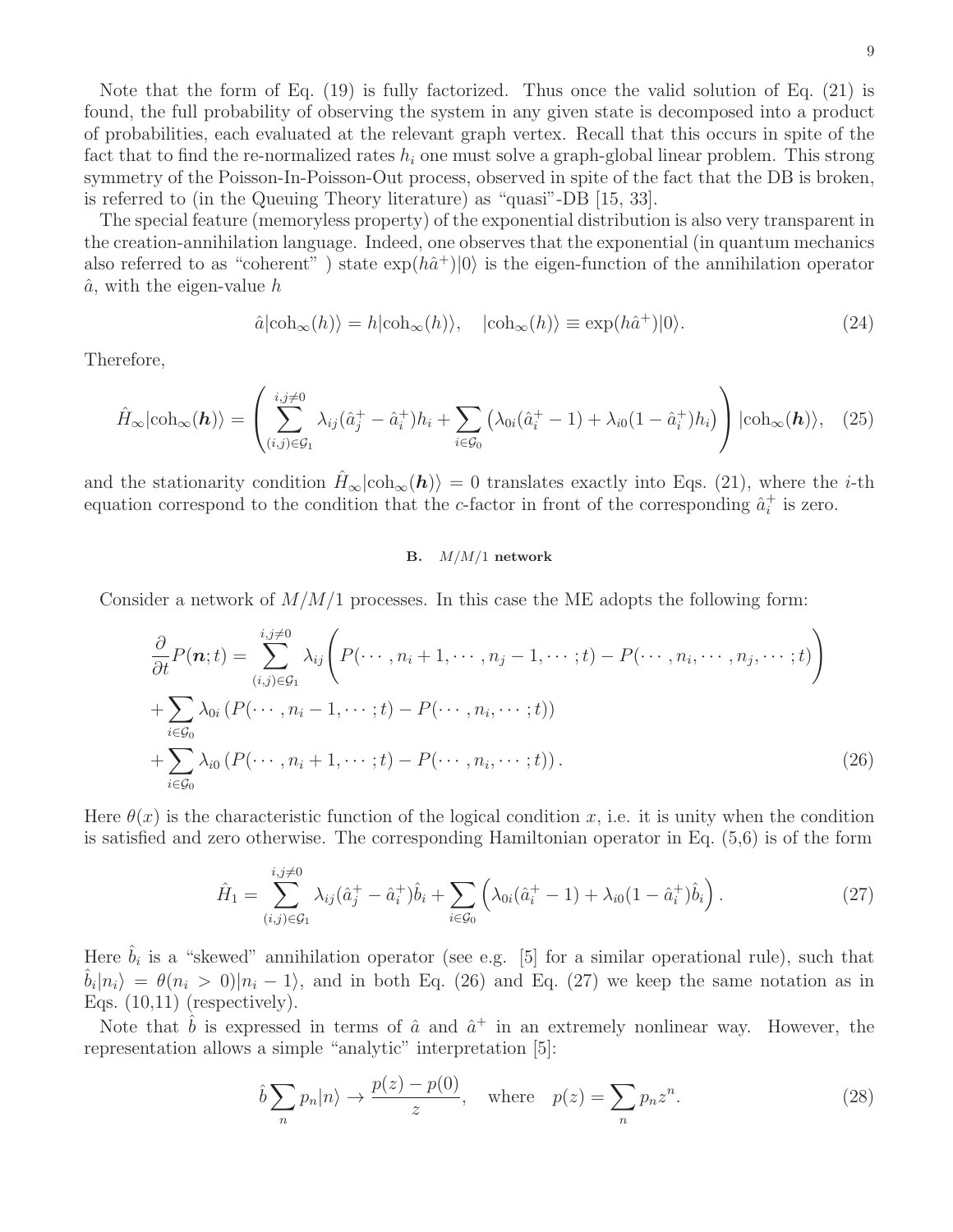For the introduced generating function representation, the analog of Eqs. (16,17) becomes

$$
\partial_t \mathcal{P}(\boldsymbol{z};t) = \sum_{(i,j)\in\mathcal{G}_1}^{i,j\neq 0} \lambda_{ij} (z_j - z_i) \frac{\mathcal{P}(\boldsymbol{z};t) - \mathcal{P}(\boldsymbol{z}_{\sim i};t)}{z_i} + \sum_{i\in\mathcal{G}_0} \lambda_{0i} (z_i - 1) \mathcal{P}(\boldsymbol{z};t) + \sum_{i\in\mathcal{G}_0} \lambda_{i0} (1 - z_i) \frac{\mathcal{P}(\boldsymbol{z};t) - \mathcal{P}(\boldsymbol{z}_{\sim i};t)}{z_i}.
$$
\n(29)

Here  $z_{\sim i} \equiv ((1 - \delta_{ij})z_j | j \in \mathcal{G}_0)$ . In words, this is the vector z with the component  $z_i$  replaced by zero.

Let us come back to the skewed-creation-annihilation representation, and note that the coherent states associated with this "skewed" annihilation operator  $b$  were discussed in [5]. The approach can also be traced back in the Queuing Theory literature to the classic papers of Massey [54, 55] on the operator approach to Jackson networks. The coherent states for  $\hat{b}$  are constructed as follows:

$$
\hat{b}|\cosh_1(h)\rangle = h|\cosh_1(h)\rangle, \quad |\cosh_1(h)\rangle \equiv \frac{1}{1 - h\hat{a}^+}|0\rangle. \tag{30}
$$

Then the analog of Eq. (25) becomes

$$
\hat{H}_1|\text{coh}_1(\boldsymbol{h})\rangle = \left(\sum_{(i,j)\in\mathcal{G}_1} \lambda_{ij} (\hat{a}_j^+ - \hat{a}_i^+) h_i + \sum_{i\in\mathcal{G}_0} \left(\lambda_{0i} (\hat{a}_i^+ - 1) + \lambda_{i0} (1 - \hat{a}_i^+) h_i\right)\right) |\text{coh}_1(\boldsymbol{h})\rangle. \tag{31}
$$

Furthermore, the condition of stationarity,  $\hat{H}_1|\text{coh}_1(\boldsymbol{h})\rangle = 0$ , translates exactly into Eqs. (21), where the *i*-th equation corresponds to the condition that the *c*-factor in front of the respective  $\hat{a}_i^+$  is zero. We conclude that the stationary distribution of the  $M/M/1$ -network is

$$
\mathcal{P}_1(\boldsymbol{z}) = \prod_{i \in \mathcal{G}_0} \frac{1 - h_i}{1 - h_i z_i},\tag{32}
$$

where  $h$  is the solution of Eqs.  $(21)$ .

# **C.** M/M/m **network**

The ME in the general case of an inhomogeneous  $M/M/m$ -network, with positive integers  $m_i$ (number of tellers) assigned to each vertex  $i$  of the graph, can be represented by

$$
\frac{\partial}{\partial t}P(\boldsymbol{n};t) = \sum_{(i,j)\in\mathcal{G}_1} \lambda_{ij} \left( \theta_{m_i}(n_i+1)\theta(n_j>0)P(\cdots,n_i+1,\cdots,n_j-1,\cdots;t) \right)
$$

$$
- \theta_{m_i}(n_i)P(\cdots,n_i,\cdots,n_j,\cdots;t) \right)
$$

$$
+ \sum_{i\in\mathcal{G}_0} \lambda_{0i} \left( \theta(n_i>0)P(\cdots,n_i-1,\cdots;t) - P(\cdots,n_i,\cdots;t) \right)
$$

$$
+ \sum_{i\in\mathcal{G}_0} \lambda_{i0} \left( \theta_{m_i}(n_i+1)P(\cdots,n_i+1,\cdots;t) - \theta_{m_i}(n_i)P(\cdots,n_i,\cdots;t) \right), \qquad (33)
$$

$$
\theta_m(n) = \min(n,m). \qquad (34)
$$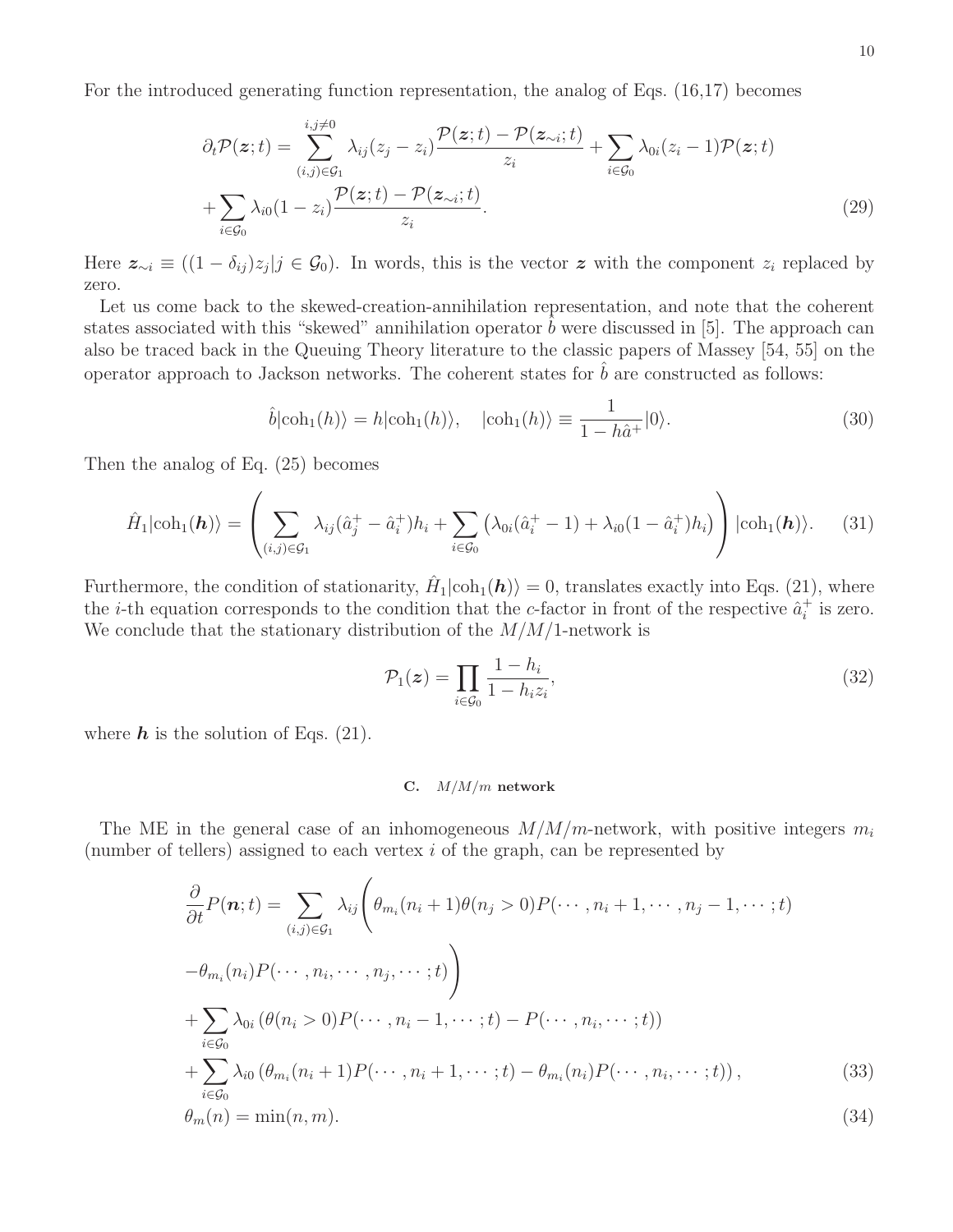The evolution operator (Hamiltonian) becomes

$$
\hat{H} = \sum_{(i,j)\in\mathcal{G}_1}^{i,j\neq 0} \lambda_{ij} (\hat{a}_j^+ - \hat{a}_i^+) \hat{b}_i^{(m_i)} + \sum_{i\in\mathcal{G}_0} \left( \lambda_{0i} (\hat{a}_i^+ - 1) + \lambda_{i0} (1 - \hat{a}_i^+) \hat{b}_i^{(m_i)} \right),
$$
\n(35)

$$
\hat{b}^{(m)}|n\rangle = \theta_m(n)|n-1\rangle.
$$
\n(36)

Thus the problem of finding the stationary solution is reduced (pretty much like before in the  $m = \infty$ and  $m = 1$  cases) to constructing coherent states for the annihilation operator  $\hat{b}^{(m)}$ :

$$
\hat{b}^{(m)}|\text{coh}_{m}(h)\rangle = h|\text{coh}_{m}(h)\rangle, \quad |\text{coh}_{m}(h)\rangle \equiv g_{m}(h\hat{a}^{+})|0\rangle, \tag{37}
$$

$$
g_m(x) \equiv \sum_{k=0}^{\infty} \frac{x^k}{\prod_{l=1}^k \theta_m(l)} = \frac{m^m}{m!} \frac{1}{1 - x/m} + \sum_{k=0}^{m-1} x^k \left(\frac{1}{k!} - \frac{m^{m-k}}{m!}\right).
$$
 (38)

Finally, the full expression for the generating function of the stationary solution over the general network becomes

$$
\mathcal{P}(z) = \prod_{i \in \mathcal{G}_0} \frac{g_{m_i}(h_i z_i)}{g_{m_i}(h_i)},\tag{39}
$$

where  $h$  is the solution of Eqs.  $(21)$ . Therefore, by Eq.  $(2)$ ,

$$
P(n) = Z^{-1} \prod_{i \in \mathcal{G}_0} \frac{h_i^{n_i}}{\prod_{l_i=1}^{n_i} \theta_{m_i}(l_i)}.
$$
\n(40)

Obviously, Eqs. (39,40) are consistent with Eq. (19) and Eq. (32) when  $\mathbf{m} = (m_i|i \in \mathcal{G}_0)$  is set to  $m = \infty$  and  $m = 1$  (respectively).

Note (for the sake of accurateness) that when deriving Eq. (40) in the operator formalism we took advantage of the important fact that both left (bra-) and right (ket-) zero eigenvalues of the Hamiltonian (35), described by  $\langle 0 | \exp \left( \sum_j \hat{a}_j \right)$  and  $\prod_{i \in \mathcal{G}_0} g_{m_i}(h_i \hat{a}^+) |0\rangle$  respectively, are explicitly known.

Note that one can recalculate any moment of *n* from either Eq.  $(39)$  or Eq.  $(40)$ . In particular, for the first moment at a station we arrive at

$$
\langle n_i \rangle = \frac{\langle \mathbf{0} | \exp \left( \sum_{j \in \mathcal{G}_0} \hat{a}_j \right) \hat{a}_i^+ \hat{a}_i \prod_{k \in \mathcal{G}_0} g_{m_k}(h_k \hat{a}^+) | \mathbf{0} \rangle}{\langle \mathbf{0} | \exp \left( \sum_{j \in \mathcal{G}_0} \hat{a}_j \right) \prod_{k \in \mathcal{G}_0} g_{m_k}(h_k \hat{a}^+) | \mathbf{0} \rangle} = \frac{\partial}{\partial z_i} \frac{g_{m_i}(h_i z_i)}{g_{m_i}(h_i)} \bigg|_{\mathbf{z} = 1},\tag{41}
$$

where  $g_m(x)$  is taken from Eq. (38) and (as before) **h** is the solution of Eqs. (21). Note that the moments are finite only if  $h_i < m_i$ , which thus defines the condition for Q-network stability (statistical stationarity) [15].

## **III. STATISTICS OF NETWORK CURRENTS**

A (general) queueing network is naturally characterized by the actual current of particles/jobs going through and being processed at each station according to a certain service discipline  e.g. First-In-First-Out (FIFO) . Here the quasi-current characterizes the activities of tellers, not focusing on the dynamics of the individual particles at all. In other words, actual current tracks the dynamics of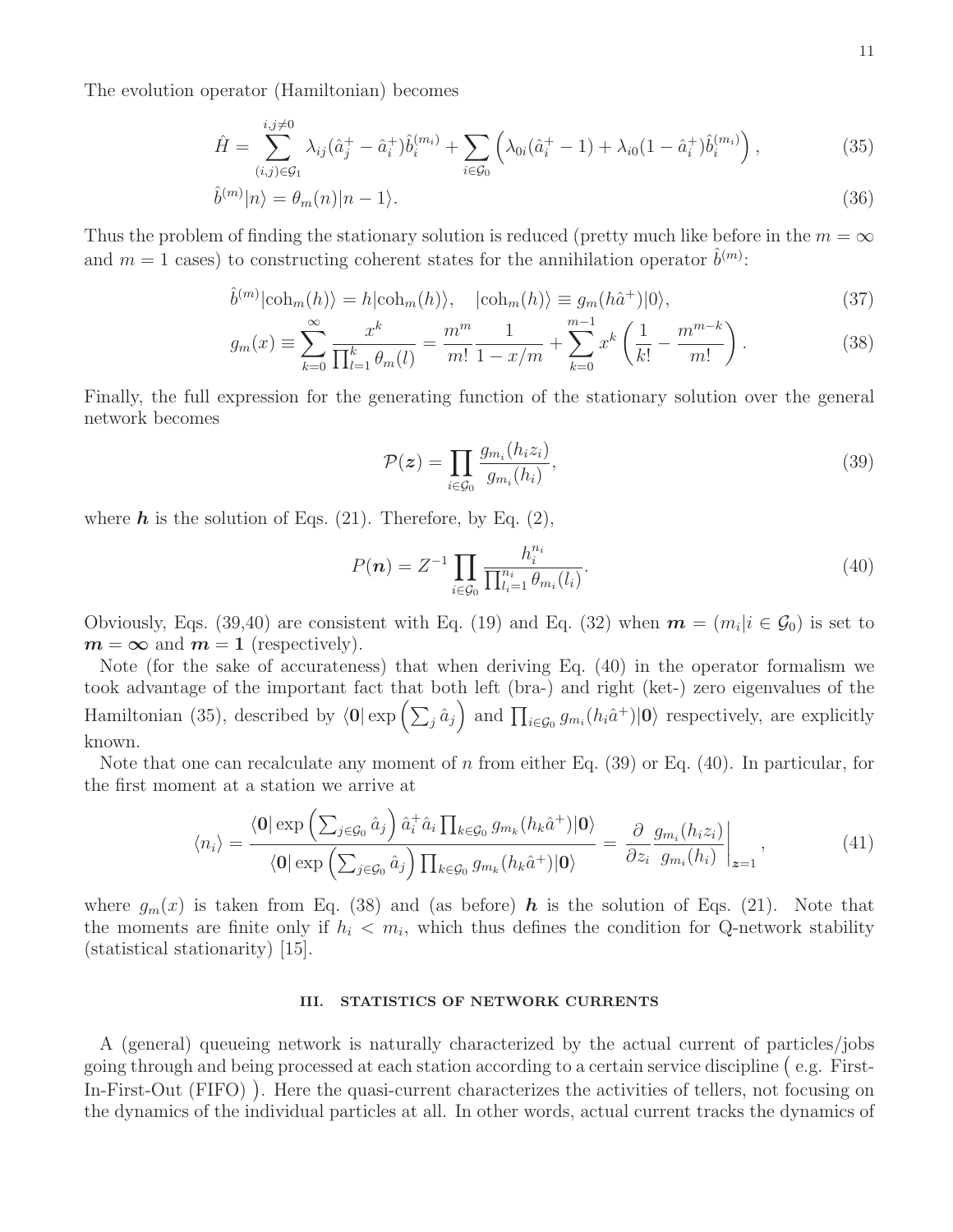the jobs/particles, while quasi-current tracks quasi-particles/jobs assuming that all the jobs waiting for service at a station are fully equivalent and not prioritized. Actual current and quasi-current coincide in the case of an  $M/M/\infty$  network, when the individual jobs do not interact at all, as well as any network in which all particles (customers) are identical. With this disclaimer, we will be discussing quasi-currents for the remainder of the paper, and refer to them as currents to simplify our exposition.

As shown below, calculating the statistics of the currents in a Jackson network becomes tractable in the two regimes that we will study: the "uncongested" and "congested" regimes.

In the "uncongested" regime, this arises from the product-form symmetry characterizing the regime (an extension of the product-form symmetry discussed earlier), as well as the *m*-independence property (universality). Note that for networks without feedback, the statement of *m*-independence is equivalent to the fact that in steady state, the flow along arcs will be Poisson (with rate independent of the number of servers). As mentioned previously, this phenomenon was discovered earlier in the Queueing Theory literature [38, 58, 59]. However (and to the best of our knowledge), the extension of this statement to the asymptotic (large time) limit for more general networks (unscaled, not in the fluid limit or hydrodynamic limit) has not been formally explored in the literature.

The remainder of this Section is partitioned into four Subsections. We start from a general discussion of the current related objects in Section III A. In Section III B we consider the uncongested regime. We also develop several generalizations of the Doi-Peliti technique to account for currents, and develop some machinery necessary for the statement of our results. At the end of the Section, our analysis naturally leads to the identification of the uncongested regime's breakdown, namely the identification of a phase transition in the space of currents. We also show that this transition is second-order, thus translating into smoothness of the Cramer function of currents (continuity of the first and the second derivatives) at the transition. In Section III C, we extend the coherent state formalism to the "congested" regime via a simple reduction of the network graph. We note that a similar decomposition was applied in [25], and is similar in spirit to many such reductions appearing throughout the Queueing Theory literature [60–66].

Finally, in Section III D we illustrate the general theory using our enabling example of a single node with feedback.

# **A. Preliminary General Remarks**

We will mainly be interested to evaluate the joint distribution function of the currents and queue sizes where the latter are averaged over the entire time horizon. In the following we will use  $P(\bar{n}, J|t)$ notation for the main object of interest. However it is technically more convenient to start from another (and to a degree auxiliary) object defined as a joint distribution function of currents and queues where the latter are observed at the final moment of time. We will see below that it is important to differentiate these generally distinct objects.

Let  $P(n(t), J|t)$  denote the joint probability distribution function of the queue size at the final moment of time t,  $\mathbf{n}(t)=(n_i(t)|i\in\mathcal{G}_0)$ , and currents accumulated over the [0;t] interval of time,  $J = (J_{ii} | (i, j) \in \mathcal{G}_1)$ , where the latter are defined on all edges of the graph and the former are defined (as before) on vertices. The ME for this object is the natural generalization of Eq. (33), which we now present in operator form (to allow for more compact notations). In particular, the operator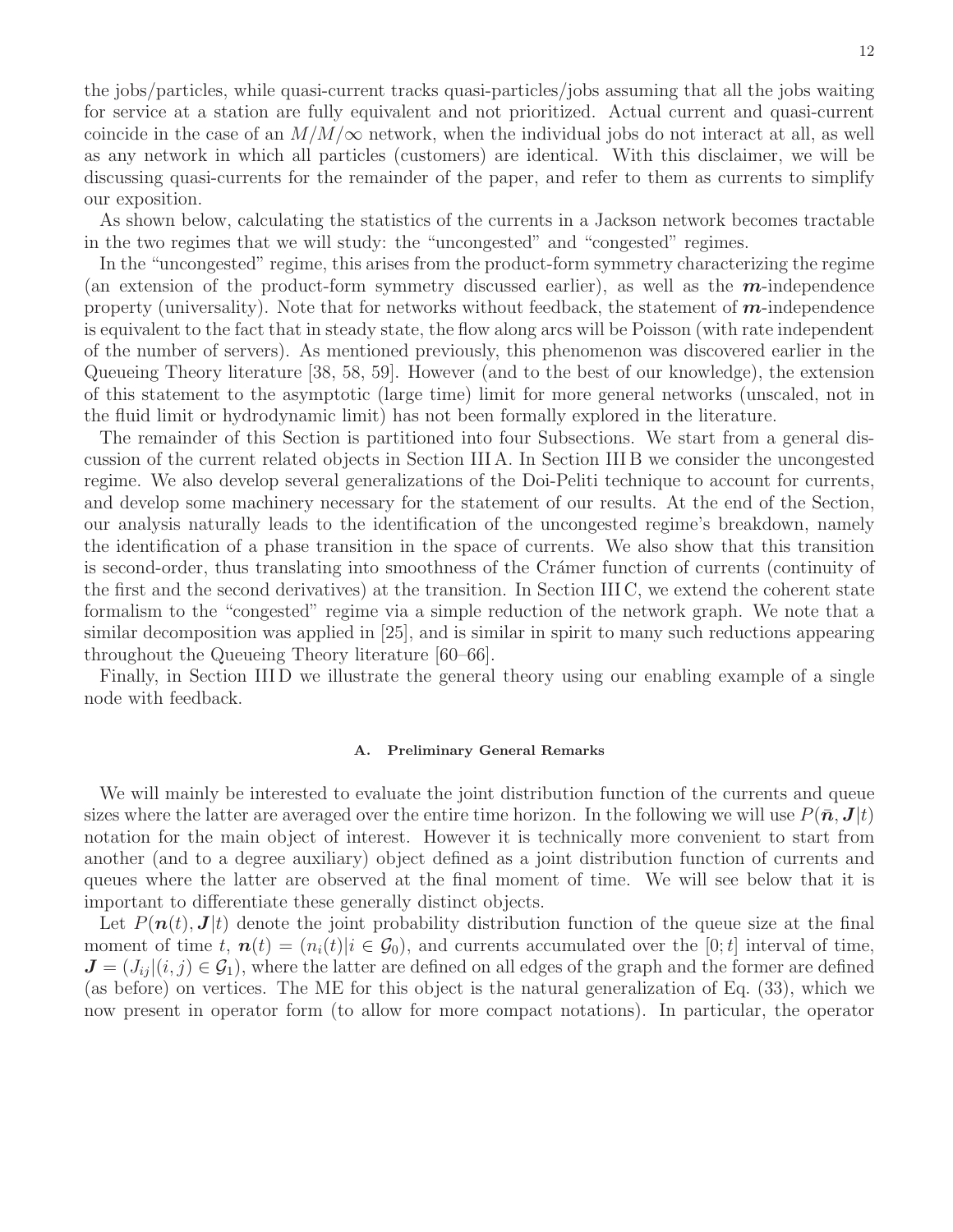form of the ME for  $P(n(t), J|t)$  is

$$
\partial_t |s(\mathbf{n}(t); \mathbf{J})\rangle = \left(\hat{H} + \sum_{(i,j) \in \mathcal{G}_1} \hat{J}_{ij}\right) |s(\mathbf{n}(t); \mathbf{J})\rangle, \tag{42}
$$

$$
\forall i, j \neq 0: \quad \hat{J}_{ij} = \lambda_{ij} (\hat{a}_{ij}^+ - 1) \hat{a}_j^+ \hat{b}_i^{(m_i)}, \tag{43}
$$

$$
\hat{J}_{0i} = \lambda_{0i} (1 - \hat{a}_{0i}^+) \hat{a}_i^+, \quad \hat{J}_{i0} = \lambda_{i0} (\hat{a}_{i0}^+ - 1) \hat{b}_i^{(m_i)}, \tag{44}
$$

where  $\hat{H}$  is defined in Eq. (35). Here we have assumed that the currents are discrete and positive, and the respective ket-vector is related to the joint PDF of  $\mathbf{n}(t)$  and **J** as follows:

$$
|\boldsymbol{s}(\boldsymbol{n}(t); \boldsymbol{J})\rangle = P(\boldsymbol{n}(t); \boldsymbol{J})|\boldsymbol{n}; \boldsymbol{J}\rangle. \tag{45}
$$

 $\hat{J}_{ij}$  (in Eq. (43)) is the operator for the amount of current from site i to site j, and  $\hat{a}_{ij}^{\dagger}$  is the newly introduced creation operator ( at edge  $(i, j)$  ) acting on the space of discrete positive currents. We define operators for incoming and outgoing currents in Eq. (44) similarly. Formal solution of Eq. (48) is

$$
|\mathbf{s}(\boldsymbol{n}(t); \mathbf{J})\rangle = \exp\left(t\left(\hat{H} + \sum_{(i,j)\in\mathcal{G}_1} \hat{J}_{ij}\right)\right) |\mathbf{s}(\boldsymbol{n}(0); \mathbf{J})\rangle, \tag{46}
$$

where the ket-state on the rate correspond to the "initial" steady distribution of queues, described by Eq. (40), and zero initial current:  $|\mathbf{s}(n(0); \mathbf{J})\rangle = |s\rangle \otimes |\mathbf{J} = \mathbf{0}\rangle$ , where we follow notations introduced in the introduction and  $|s\rangle = \sum_{n} P(n)|n\rangle$ .

It follows that the generating function over the currents  $(i, j) \in \mathcal{G}_1$ , accounting for the incoming  $((0, i) \in \mathcal{G}_1)$  and outgoing  $((i, 0) \in \mathcal{G}_1)$  arcs, is

$$
|s_{\mathbf{q}}(\mathbf{n}(t))\rangle = \sum_{\mathbf{J}} \prod_{(i,j)\in\mathcal{G}_1} q_{ij}^{J_{ij}} |s(\mathbf{n}(t); \mathbf{J})\rangle.
$$
 (47)

According to our standard birth-death [creation/annihilation] rules, the object described by Eq. (47) satisfies

$$
\partial_t |s_q(n(t))\rangle = \hat{H}_q |s_q(n(t))\rangle, \quad |s_q(n(t))\rangle = \exp(t\hat{H}_q) \sum_n P(n) |n\rangle = \exp(t\hat{H}_q)|s\rangle, \tag{48}
$$

$$
\hat{H}_q = \sum_{\substack{(i,j)\in\mathcal{G}_1\\i\neq 0, j\neq 0}} \lambda_{ij} (\hat{a}_j^+ - \hat{a}_i^+) \hat{b}_i^{(m_i)}
$$

$$
+\sum_{(i,j)\in\mathcal{G}_1}^{i,j}\lambda_{ij}(q_{ij}-1)\hat{a}_j^+\hat{b}_i^{(m_i)}+\sum_{(0,i)\in\mathcal{G}_1}\lambda_{0i}(q_{0i}a_i^+-1)+\sum_{(i,0)\in\mathcal{G}_1}\lambda_{i0}(q_{i0}-a_i^+)\hat{b}_i^{(m_i)}.
$$
(49)

Note that even though our evaluation in Eq. (48) applies to the general object, namely to the joint distribution function of currents over the entire network, one may compute the relevant marginals (say the distribution function for the current over a single edge) in a straightforward manner. We also note that the operator  $\hat{H}_{q}$  can be obtained by modifying/twisting the evolution operator  $\hat{H}_{q}$ , given by Eq. (36), as follows. One weights the off-diagonal terms of  $\hat{H}$  in the space of populations  $|\boldsymbol{n}\rangle$ , namely  $\lambda_{ij}\hat{a}_j^+\hat{b}_i^{(m_i)}, \lambda_{0i}a_i^+,$  and  $\lambda_{i0}\hat{b}_i^{(m_i)}$ , with the factors  $q_{ij}, q_{0i}$ , and  $q_{i0}$  respectively. This corresponds to viewing the underlying stochastic process as a Markov chain on an infinite graph, whose nodes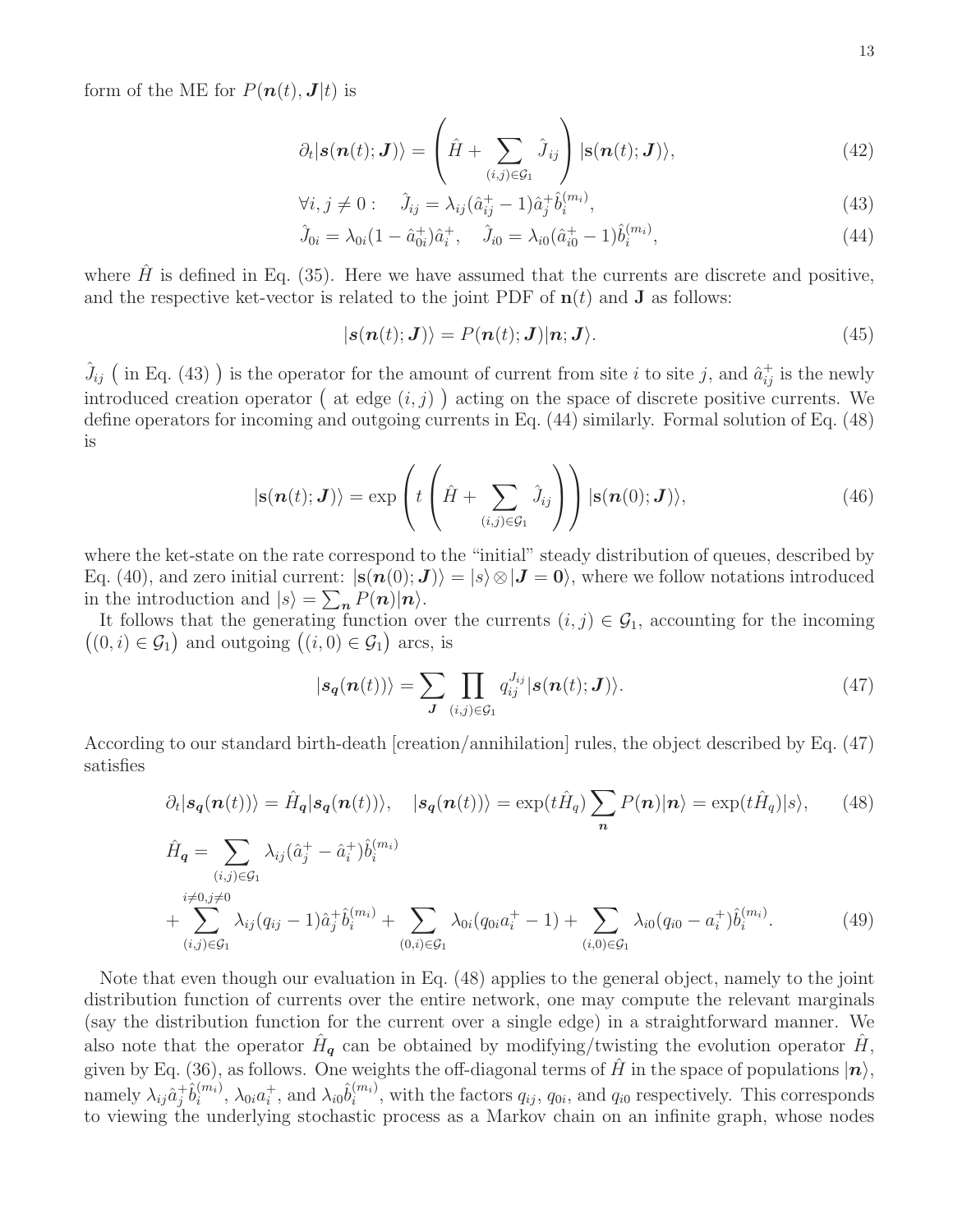are labeled by pure states  $|n\rangle$ , whereas links represent the set of processes allowed by the evolution operator H. Within such a picture, the set of  $q$  parameters plays the role of discrete gauge fields (vector potentials), and  $H_q$  is interpreted as the evolution operator, "twisted" by the gauge field  $q$ , as described in [67]. Since here we are dealing with oriented graphs, no constraints are imposed on *q*.

It is also useful to consider the distribution function of queue at the finite moment of time, conditioned to specific value of the current generating parameter *q*. This object, and the respective first moment of queue size, become

$$
P_{q}(\boldsymbol{n}(t)) \propto \langle \boldsymbol{n}(t)| \exp\left(t\hat{H}_{q}\right)|s\rangle, \tag{50}
$$

$$
\langle n_i(t) \rangle_{\mathbf{q}} = \frac{\langle \mathbf{0} | \exp \left( \sum_{j \in \mathcal{G}_0} \hat{a}_j \right) \hat{a}_i^+ \hat{a}_i \exp \left( t \hat{H}_q \right) | s \rangle}{\langle \mathbf{0} | \exp \left( \sum_{j \in \mathcal{G}_0} \hat{a}_j \right) \exp \left( t \hat{H}_q \right) | s \rangle}.
$$
(51)

Returning back to our main object of interest (the joint distribution function of the current and of the queue averaged over the time horizon) and following the same formalism/notations, we derive the analogs of Eqs. (50,51)

$$
P_{q}(\bar{n}) \propto t^{-1} \int_{0}^{t} dt' \langle 0 | \exp \left( \sum_{j \in \mathcal{G}_{0}} \hat{a}_{j} \right) \exp \left( (t - t') \hat{H}_{q} \right) |n(t')\rangle \langle n(t') | \exp \left( t' \hat{H}_{q} \right) |s\rangle, \tag{52}
$$

$$
\langle \bar{n}_i \rangle_{\mathbf{q}} = \frac{\int_0^t dt' \langle \mathbf{0} | \exp \left( \sum_{j \in \mathcal{G}_0} \hat{a}_j \right) \exp \left( (t - t') \hat{H}_q \right) \hat{a}_i^+ \hat{a}_i \exp \left( t' \hat{H}_q \right) | s \rangle}{\int_0^t dt' \langle \mathbf{0} | \exp \left( \sum_{j \in \mathcal{G}_0} \hat{a}_j \right) \exp \left( t \hat{H}_q \right) | s \rangle}.
$$
(53)

## **B. Uncongested Regime**

We are now in a position to introduce the "uncongested" regime on a formal level. We will characterize this regime in terms of the existence of a special "universal" product-form solution to Eq. (48), as well as the finiteness of a particular expectation value (capturing the fact that no condensation of particles occurs at any nodes), at sufficiently large observational time t. Note that in the spirit of our operator-theoretic framework, we define the regime in terms of **both** the queueing network **and** the vector *q* on which one evaluates the generating function for occupation numbers in the network. Thus a given queueing network may be in the regime for some evaluations of its generating function (certain values of *q*) but not for others. This will then be related to belonging (or not belonging) to the regime for different types of large deviations (of current) through the standard Legandre transform, which maps the generating function (evaluated at different  $q$ ) to the Crámer function (evaluated at different-sized deviations).

We say that a given queueing network is in the "uncongested" regime for a given vector *q* if the ket vector  $|s_q(n)|$  is dominated by the ground state of  $H_q$ , i.e. at sufficiently large time,  $|s_q(n)| \sim$  $\exp(-\Delta(\boldsymbol{q})t)|\cosh_{\boldsymbol{m}}(\boldsymbol{h}(\boldsymbol{q}))$ , holds. In other words, the spectrum of  $H_q$  is such that its ground state is separated from the excited states by a finite gap, and thus at the times much large than inverse value of the gap the solution is completely described by the ground state only, thus providing respective universality. We also require that  $\langle \bar{n}_i \rangle_q < \infty$  for all nodes i of the network in the "uncongested" regime, ensuring that the expected number of particles (size of the queue averaged over time) does not diverge at any nodes as  $t \to \infty$ .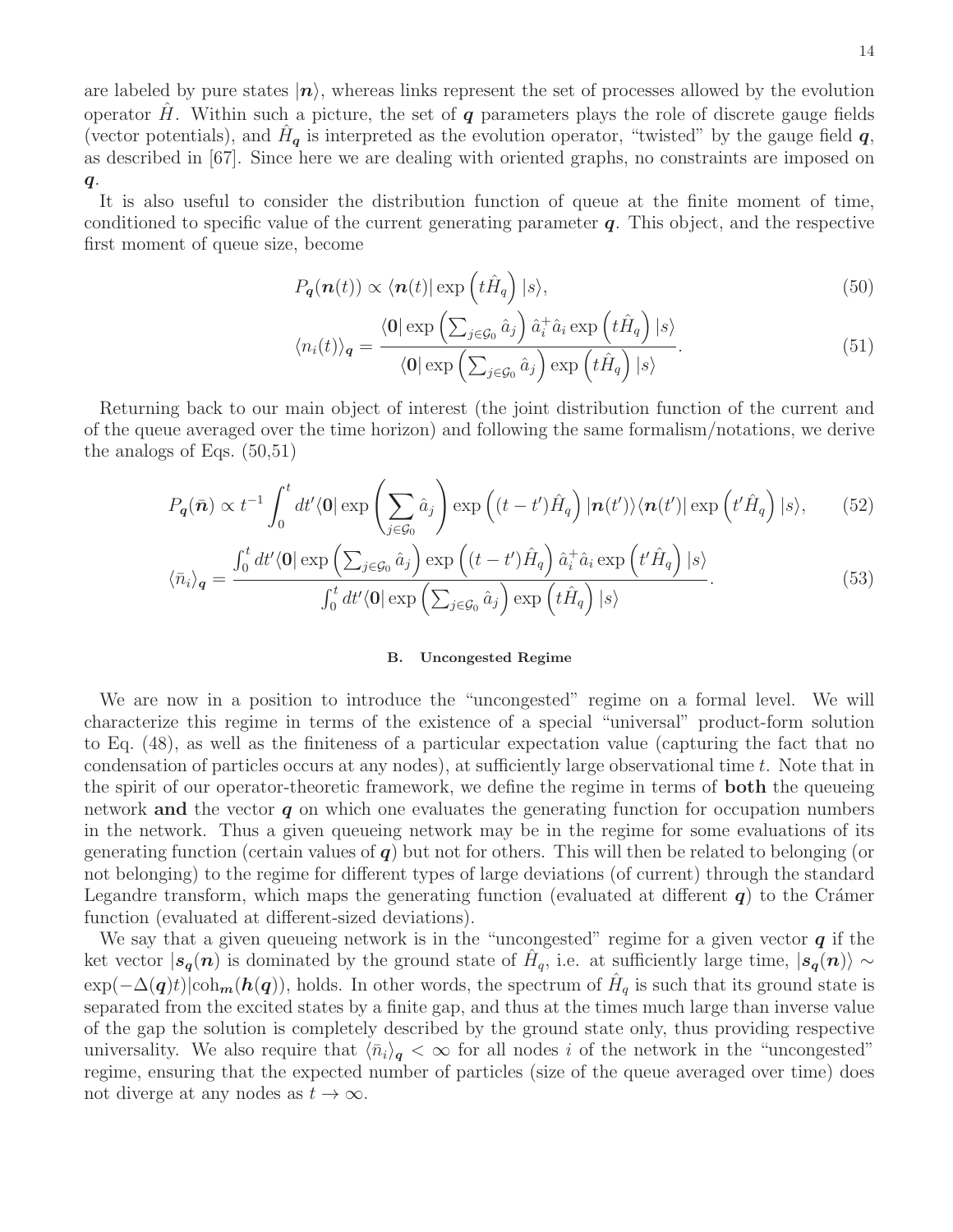The statistics of queueing networks in the "uncongested" regime may be analyzed using the techniques from Section II. In particular, we substitute  $|s_q(n)\rangle$  by  $\sim \exp(-\Delta(q)t)|\text{coh}_{m}(h(q))$  in Eq. (48) to arrive at

$$
\sum_{i \in \mathcal{G}_0} (q_{0i} \lambda_{0i} - \lambda_{i0} q_{i0} h_i(\boldsymbol{q})) = \Delta(\boldsymbol{q}), \qquad (54)
$$

$$
\forall i \in \mathcal{G}_0: \quad -h_i(\mathbf{q}) \sum_{j \in \mathcal{G}_0}^{(i,j) \in \mathcal{G}_1} \lambda_{ij} + \sum_{j \in \mathcal{G}_0}^{(j,i) \in \mathcal{G}_1} q_{ji} \lambda_{ji} h_j(\mathbf{q}) + \lambda_{0i} - \lambda_{i0} h_i(\mathbf{q}) = 0.
$$
 (55)

This set of relations generalizes the stationary  $(q = 1)$  relations (20,21), and are thus consistent with  $\Delta(1) = 0$ . Eqs. (54,55) describe the right (ket) eigen-function of the ground-state of the evolution operator/Hamiltonian (49), while the corresponding left (bra)-eigenfunction is described in Appendix A.

Note that, replacing all internal q-variables by unity, the basic set of equations for *h* does not depend on the remaining  $q_{0i}$  and  $q_{i0}$  components. It follows that the respective  $h$  are identical to the one derived before for the stationary  $h(0)$  (no currents) setting. Moreover,  $\Delta(\boldsymbol{q}_0)$  =  $\sum_i ((q_{0i} - 1)\lambda_{0i} - \lambda_{i0}(q_{i0} - 1)h_i(\mathbf{0}))$ . This observation translates (after the obvious Legandre transform) into the statement that all the currents entering and leaving the network are asymptotically Poisson, which (as already mentioned) was known previously in the Queuing literature [33, 59].

For the sake of simplicity, hereafter we exclude the incoming and outgoing currents from consideration, which is achieved by setting  $q_{i0} = q_{0i} = 1$ . The consistency of Eqs. (54) and Eqs. (55) (the two are just generalized versions of Eqs. (21,20)) translates into the following expression for the lowest eigenvalue:

$$
\Delta(\boldsymbol{q}) = -\sum_{(i,j)\in\mathcal{G}_1}^{i,j\in\mathcal{G}_0} h_i(\boldsymbol{q})\lambda_{ij}(q_{ij}-1). \tag{56}
$$

For sufficiently large  $t$  (it is our Large Deviation Parameter and thus should at least be significantly larger than the correlation time of the system) we obtain the following asymptotic expression for  $P_{q}(t) = \sum_{n} P_{q}(\bar{n}),$ 

$$
P_{\boldsymbol{q}}(t) = \Psi(\boldsymbol{q}) \exp(-t\Delta(\boldsymbol{q})) \sim \exp\left(t \sum_{(i,j)\in\mathcal{G}_1}^{i,j\in\mathcal{G}_0} h_i(\boldsymbol{q}) \lambda_{ij}(q_{ij}-1)\right),\tag{57}
$$

$$
\Psi(q) \equiv \langle 0 | \exp \left( \sum_{i \in \mathcal{G}_0} \bar{h}_i(q) \hat{a}_i \right) | \coth_m(\boldsymbol{h}(q)). \tag{58}
$$

Here, in evaluating the pre-exponential factor  $\Psi(q)$ , we have used the assumption that the main contribution into Eq. (52) originates from  $t', t - t' \gg 1/\Delta(q)$ . Thus,  $\langle 0 | \exp(\sum_i \bar{h}_i(q)\hat{a}_i) \rangle$  in Eq. (58) is the bra-vector defined as the left eigenvector of  $H_q$  with the same eigenvalue  $\Delta(q)$  (see Appendix A for more details)<sup>3</sup>. Here certain time-independent pre-factors (which do not impact the asymptotics up to exponential order) are ignored on the rhs. As we are interested in the statistics of the currents that scale (grow) linearly with t, one can replace the sum in Eq.  $(47)$  by an integral, invert the

<sup>&</sup>lt;sup>3</sup> Note that expression for the analog of  $\Psi(q)$  correspondent to  $P_q(n(t))$  is significantly different:  $\langle 0 | \exp \left( \sum_{i \in \mathcal{G}_0} \hat{a}_i \right) | \text{coh}_{m}(h(q))$ .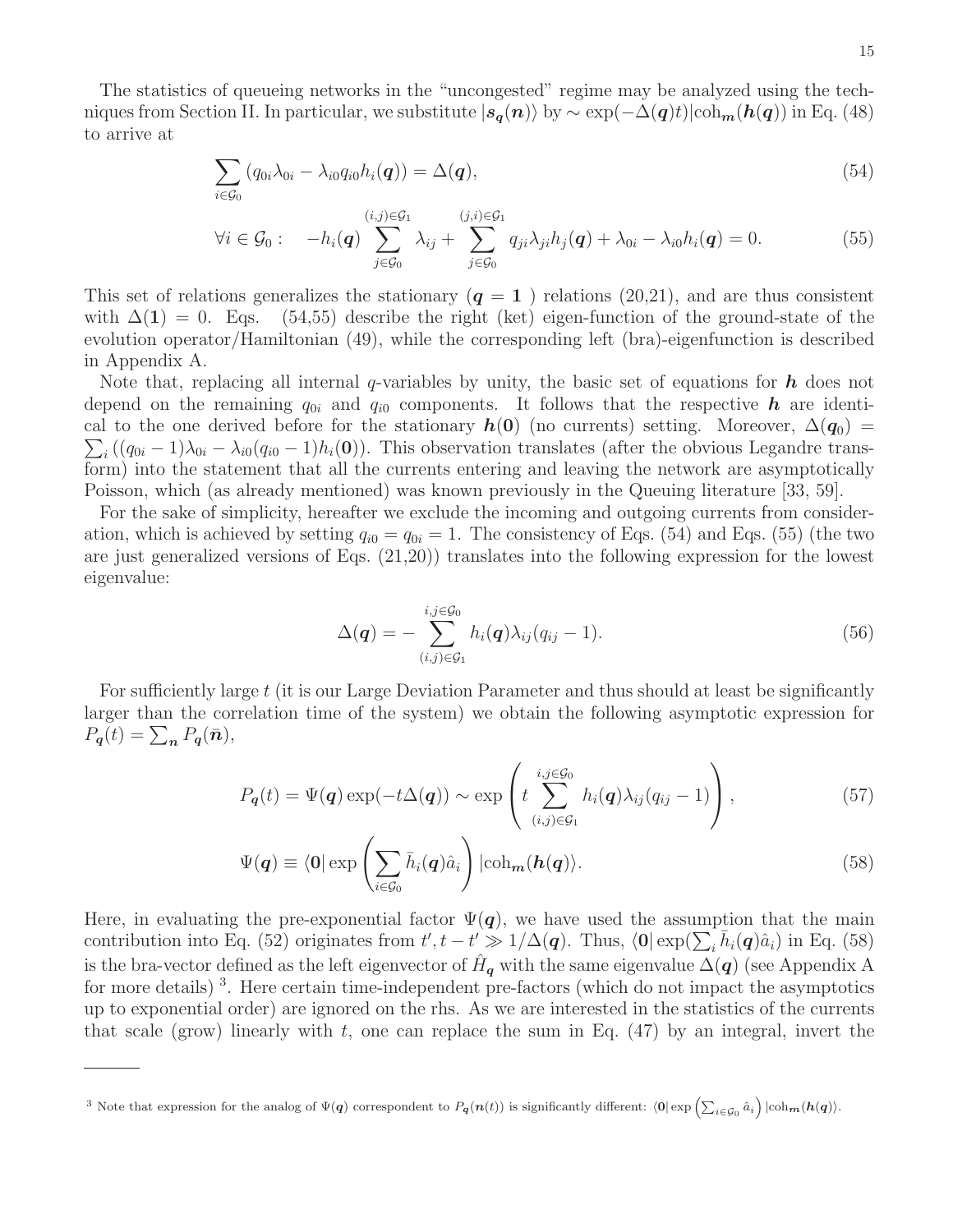relation, and arrive at the following saddle-point (large-deviation) expression:

$$
P(\mathbf{J}|t) \sim \int \mathcal{P}_{\mathbf{q}}(t) \prod_{(i,j)\in\mathcal{G}_1}^{i,j\in\mathcal{G}_0} q_{ij}^{-J_{ij}} \sim \exp\left(-t\mathcal{S}(\mathbf{J}/t)\right),
$$
  

$$
\mathcal{S}(\mathbf{j}) = \sum_{(i,j)\in\mathcal{G}_1}^{i,j\in\mathcal{G}_0} \left(j_{ij}\ln(q_{ij}^*) + h_i(\mathbf{q}^*)\lambda_{ij}(1-q_{ij})\right),
$$
 (59)

$$
\forall (k,l) \in \mathcal{G}_1 \ \& k, l \in \mathcal{G}_0: \quad j_{kl}/q_{kl}^* = \sum_{(i,j) \in \mathcal{G}_1}^{i,j \in \mathcal{G}_0} \frac{\partial h_i(\mathbf{q}^*)}{\partial q_{kl}} (q_{ij}^* - 1) \lambda_{ij} + h_k(\mathbf{q}^*) \lambda_{kl}, \tag{60}
$$

where  $\mathcal{S}(j)$  is a convex function of its argument, also called the Crámer (or large-deviation) function. The dependence of the Crámer function on the current production  $j$  is defined implicitly via Eqs. (60) and Eqs. (55).

Since  $\Delta$  is fully defined by the solution of Eqs. (55), which is independent of  $m$ , the resulting expression for the Crámer function is also  $m$ -independent in the "uncongested" regime. This cancelation is quite remarkable. We note that the degeneracy is especially interesting, since it does not seem to extend to the time-independent pre-factor in  $P(\mathbf{J}|t)$ ,  $\Psi(\mathbf{q})$  (defined in Eq. (58)). A Queueing Theory interpretation is that in this regime the large deviations are **not** caused by the interactions of different particles in the network, and thus **the same** kind of deviations would have occured even if all nodes in the network were of  $M/M/\infty$  type (as opposed to  $M/M/m$  with  $m < \infty$ ), in which different particles cannot interact and delay one-another in the network. <sup>4</sup>.

As explained above, the qualitative assumption that allowed us to extend the product-form ansantz to statistics of currents in Eqs. (54-60) was that the number of particles in the system (size of the queue averaged over time) did not diverge with time. For this assumption to hold, it must be the case that

$$
\forall i \in \mathcal{G}_0: \quad \langle \bar{n}_i \rangle_{\mathbf{q}} = \frac{\langle \mathbf{0} | \exp \left( \sum_{j \in \mathcal{G}_0} \bar{h}_j(\mathbf{q}) \hat{a}_j \right) \hat{a}_i^+ \hat{a}_i \prod_{k \in \mathcal{G}_0} g_{m_k}(h_k(\mathbf{q}) \hat{a}^+)|\mathbf{0}\rangle}{\langle \mathbf{0} | \exp \left( \sum_{j \in \mathcal{G}_0} \bar{h}_j(\mathbf{q}) \hat{a}_j \right) \prod_{k \in \mathcal{G}_0} g_{m_k}(h_k(\mathbf{q}) \hat{a}^+)|\mathbf{0}\rangle} < \infty,
$$
\n(61)

where  $h(q)$  and  $h(q)$  are solutions of Eqs. (54, 55) and Eqs. (A2, A3) (which describe consistently the right/ket and left/bra ground state eigen-function of the evolution operator/Hamiltonian (49) ).

We now comment on the phase transition which takes us from the uncongested to the congested regime. Picking a direction in the vector space of currents (dimensionality of the space is equal to the number of internal directed edges of the graph) and increasing the length of the vector in this direction, gradually (starting from the domain of values belonging to the "uncongested" regime) we will eventually reach the regime where congestion occurs, i.e. the condition  $(61)$  breaks down and particles accumulate over time at some nodes (condensation). To see this heuristically, we note that for large values of q, the main contribution to the generating function will be highly skewed towards very large values of current (due to the fact that  $q$  is raised to a power equal to the current), and the most likely way to attain such large values of currents will be for the queueing network to remain totally occupied over the entire time horizon, causing the number of particles in the network to diverge over time. Put in the context of large deviations, the most likely way to attain very large

 $4$  Similar "mysterious" cancelation of the vorticity dependence was reported in [13] in the Crámer function of the entropy production for a polymer stretched by shear-vorticity flow.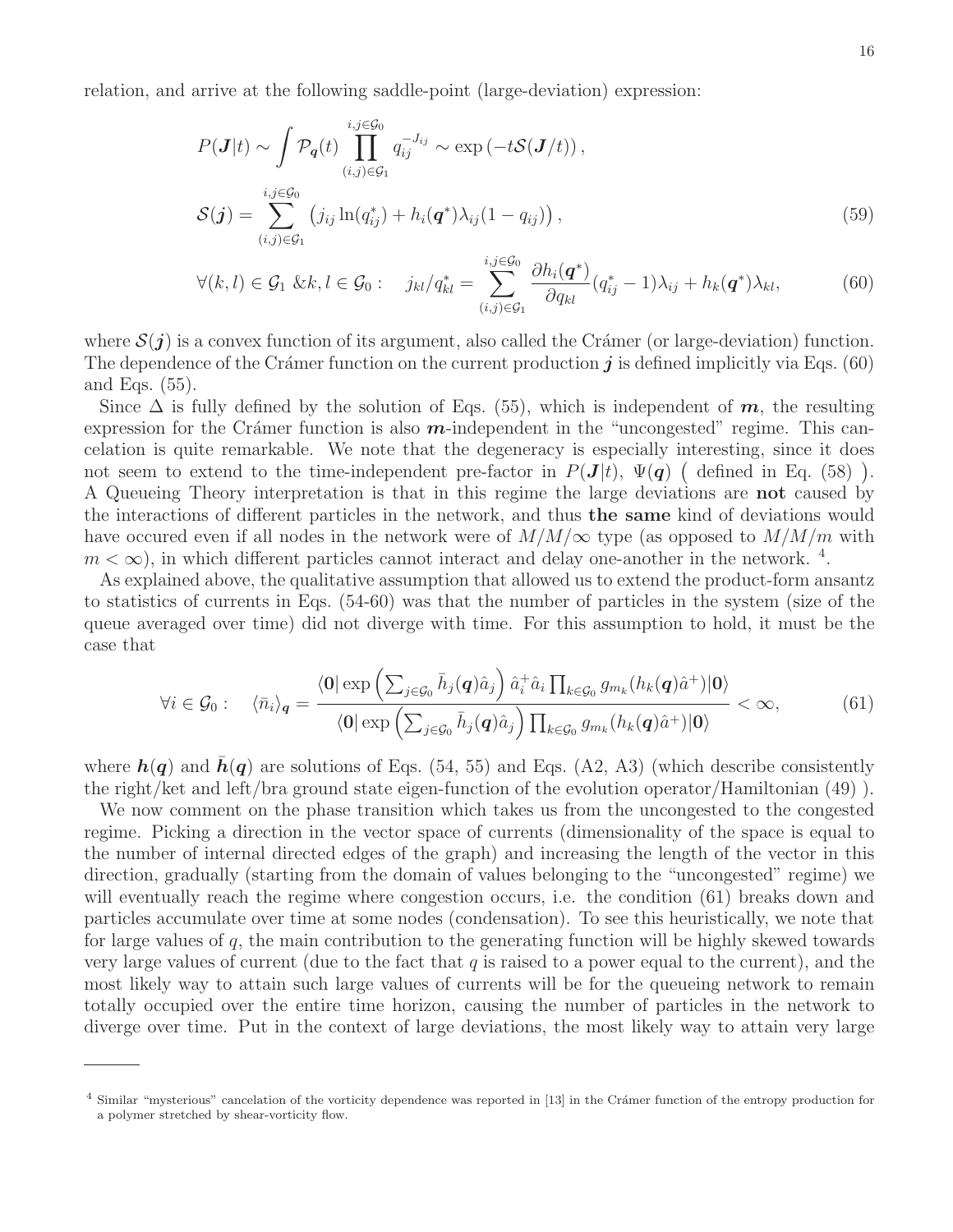values of currents is to have an accumulation over time of the number of particles in the network (condensation), leading to the system being overloaded over the entire time horizon, enabling all links in the network to generate current continuously over the entire time horizon. We focus in particular on the setting where the "breakdown" of the regime occurs initially at some particular unique node of the network, the expected number of particles in the system diverges at that node (over time), and a certain spectral condition holds at this breakdown point ( described in some detail below ). We will use these characteristics to formally define our "congested" regime.

We now elaborate on the aforementioned spectral condition. In particular, the transition point from the "uncongested" to the "congested" regime has an interpretation in terms of the closing of the gap between the ground state and the low boundary of the continuous spectrum of Eq. (49). This "closing the gap" picture also assumes that other excited discrete states (which are present already in the case of a single station with feedback and  $m > 1$ , see the discussion in Section IV) do not cross the factorized ground state found above. This spectral interpretation also leads to an immediate conclusion/consequence in terms of the Cramer function shape at the values of the current that correspond to the considered uncongested-to-congested transition. Indeed, this "closing the gap" scenario translates into continuity of the Cramer function and its first derivatives at the transition. Stated differently (in the jargon of phase transition theory), the dynamical uncongestedto-congested transition with respect to the currents is second-order, and  $1/\langle \bar{n}_i \rangle_q$  plays the role of the order parameter at the congested node.

Our final remark is about comparison of the distribution of queue averaged over time with respective distribution measured at the final moment  $t$ . The asymptotic analysis, described above for uncongested regime and extended in the following Subsection to congested regime, suggests that  $\langle n_i(t) \rangle_q$  is finite at any value of q and  $t \to \infty$ , in particular for  $q = q_c$  where  $\langle \bar{n}_i \rangle_q = \infty$ . Moreover, one conjectures that the two distribution functions,  $P_q(\bar{n})$  and  $P_q(n(t))$ , are different at any values of  $q$  except of the special one correspondent to the minimum of the Cramer function achieved at  $J = \langle J \rangle$ . This statement may be interpreted as a breakdown of ergodicity for any current but the special one correspondent to the steady distribution.



FIG. 2: Transformation of the "overloaded" node, discussed in the text. The component of the graph, associated with the node, before and after the transformation are shown in the left-upper and low-right corners respectively. Dashed node on the modified graph correspond to new injections and departures with the Poisson rates exactly equivalent to the respective transition rates on the original graph.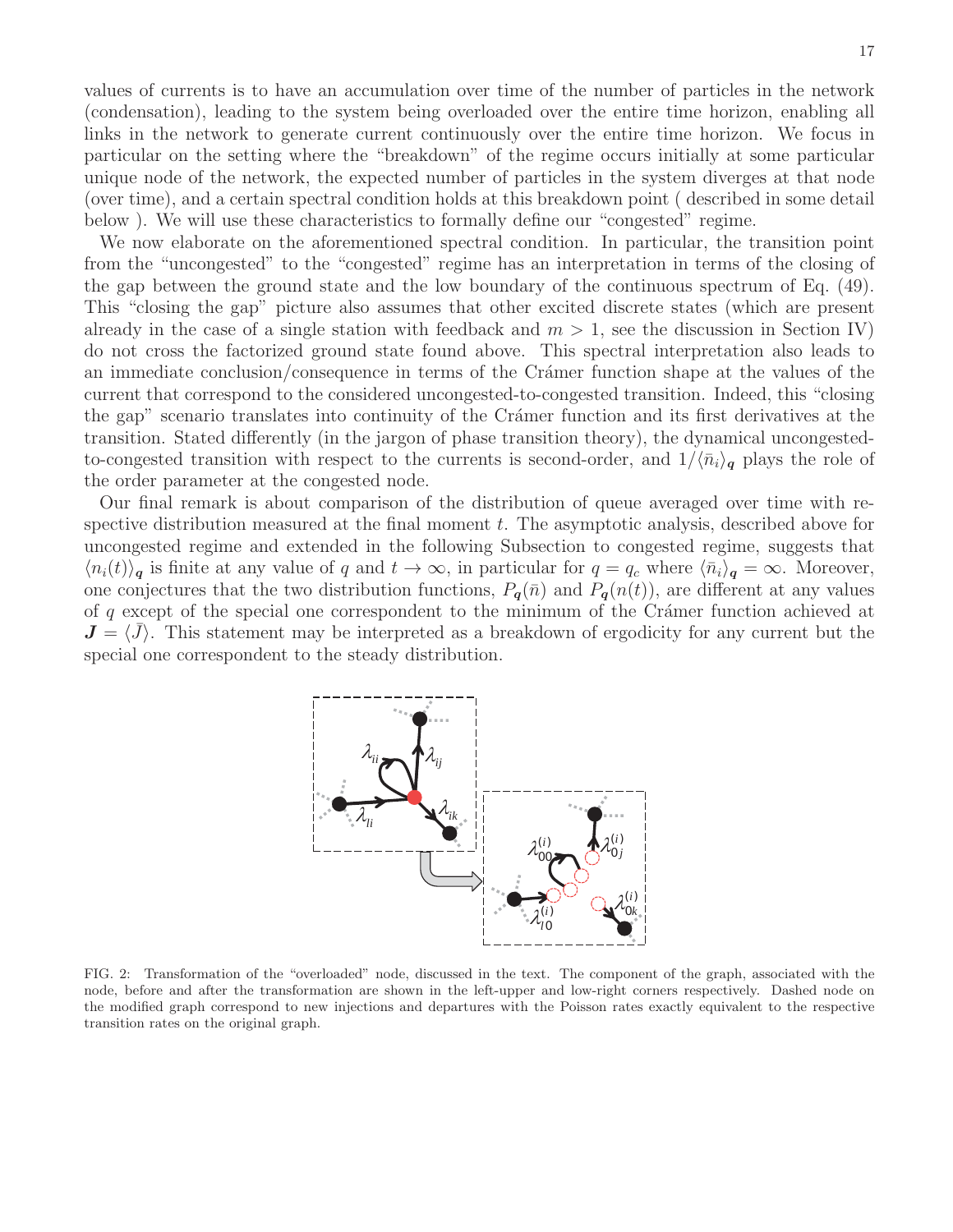#### **C. Congested Regime**

We now consider a heuristic decomposition approach to extend the product-form description, utilized above in the uncongested regime, beyond the domain bounded by Eqs. (61). We note that similar decomposition techniques have been considered throughout the Queueing theory literature to understand how networks become congested [60–66, 68, 69].

Consider, for example, crossing the boundaries of Eq. (61) along a direction in the *q*-space, and thus violating the condition at some *q*<sup>∗</sup> at a single node, say i. Then, exactly at the point of crossing we can simply assume that the node is always congested (has an infinite queue in the waiting room), and thus the tellers at the node stay busy over the entire time horizon. This translates into the following obvious modification of the network graph: remove the node, and associate all the in/out edges for the node of the old graph to the new open-system in/out nodes with exactly the same rates. The transformation is shown in Fig. (2). In the new domain the Eqs. (54-55) should be considered on the modified graph, and one needs to add the appropriate constant to  $\Delta(\boldsymbol{q})$  from Eq. (56) to guarantee its continuity at *q*∗. Equivalently, one must compensate all probabilities to reflect the rare event that the given node remained busy over the entire duration.

The general construction is illustrated in Fig. (3), and will also be illustrated in the next Subsection on our enabling example of a single node system with feedback. We note, of course, that in general the most likely way for rare events to occur in queueing networks may be quite complicated (see for example [22]), and what was explained above should be considered as an approximation which is not proven rigorously.

We conclude this general construction by explaining the formal status of our derived results. All the asymptotic derivations so far, discussed in both the congested and uncongested cases, have relied on several important assumptions. The most important of these is the equivalence of the coherent state solution to the lowest eigen-value (ground state) solution. We have assumed that this (physically very plausible) assumption holds, and focused primarily on constructing the coherent state solution explicitly. We note, however, that our derivations have generally been non-rigorous in nature, and this assumption was not justified in any particular case. A considerable difficulty associated with formalizing our results (and justifying this assumption) lie in the fact that the coherent state approach does not allow us to analyze the entire spectrum of the operator. In view of the above, we find it important to validate this assumption, at least for a special case. We now proceed along these lines by studying the aforementioned case of a single station with feedback.

#### **D. Single station with feedback**

Perhaps the simplest example of a (non-trivial) queueing network (as discussed in Section IC) consists of a single station, one incoming channel/edge, one outgoing channel/edge, and one selfloop, all characterized by Poisson processes with rates  $\lambda$ ,  $\mu p$  and  $\mu(1-p)$  respectively. The network is shown in the upper left corner of Fig. (3).

In this example, the only interesting current is associated with the self-loop (as the others are Poissonian in the steady-state, see Section IC). We thus focus exclusively on the analysis of the current along the feedback arc, and the associated generating function (evaluated for the scalar q and corresponding current  $i$ ).

We start by considering the "uncongested" regime. Then Eqs. (54,56) become

$$
h = \frac{\lambda}{\mu(1 - (1 - p)q)}, \quad \Delta = -\frac{\lambda(q - 1)(1 - p)}{1 - (1 - p)q}.
$$
\n(62)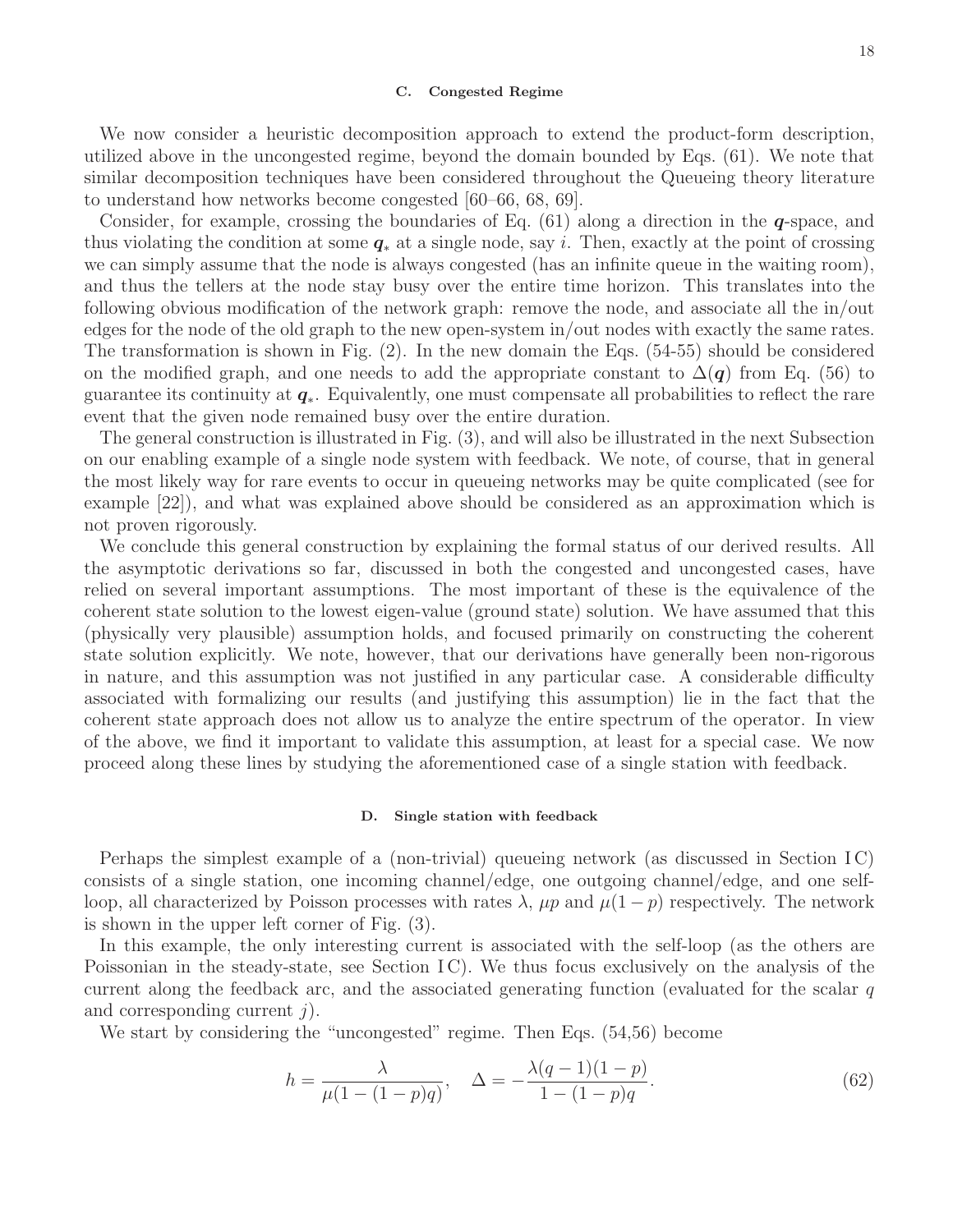

FIG. 3: Original graph and transformed graph correspondent to uncongested and congested regimes for example of the single station with the feedback.

According to Eqs. (59, 60), this results in

$$
j < j_c: \quad \mathcal{S}(j) = \lambda(1 - p/2) - \frac{\sqrt{p\lambda(4j + p\lambda)}}{2} + j\ln\left(\frac{2j + p\lambda - \sqrt{p\lambda(4j + p\lambda)}}{2j(1 - p)}\right). \tag{63}
$$

To identify the "uncongested" regime breakdown we calculate  $\bar{h}$ , according to Eq. (A3):

$$
\bar{h} = \frac{p}{1 - (1 - p)q}.\tag{64}
$$

Substituting into Eqs. (58) results in

$$
\Psi(q) = g_m(\bar{h}(q)h(q)), \quad \langle \bar{n} \rangle_q = \frac{\partial}{\partial z} \left. \frac{g_m(\bar{h}(q)h(q)z)}{g_m(\bar{h}(q)h(q))} \right|_{z=1}.
$$
\n(65)

From the above and Eq. (38), we find that the expected queue length remains bounded over time iff  $hh < m$ , and thus the critical value of congestion at which point one shifts regimes is

$$
q_c = \frac{1 - \sqrt{\frac{\lambda p}{m\mu}}}{1 - p}.\tag{66}
$$



FIG. 4: Crámer function,  $S(j)$ , of the feedback current shown for  $\lambda = m = 1$ ,  $p = 1/2$  and  $\mu = 3$ . Thick red and thick blue curves describe the uncongested and congested domains respectively. Dashed black line marks the value of  $j_c$ .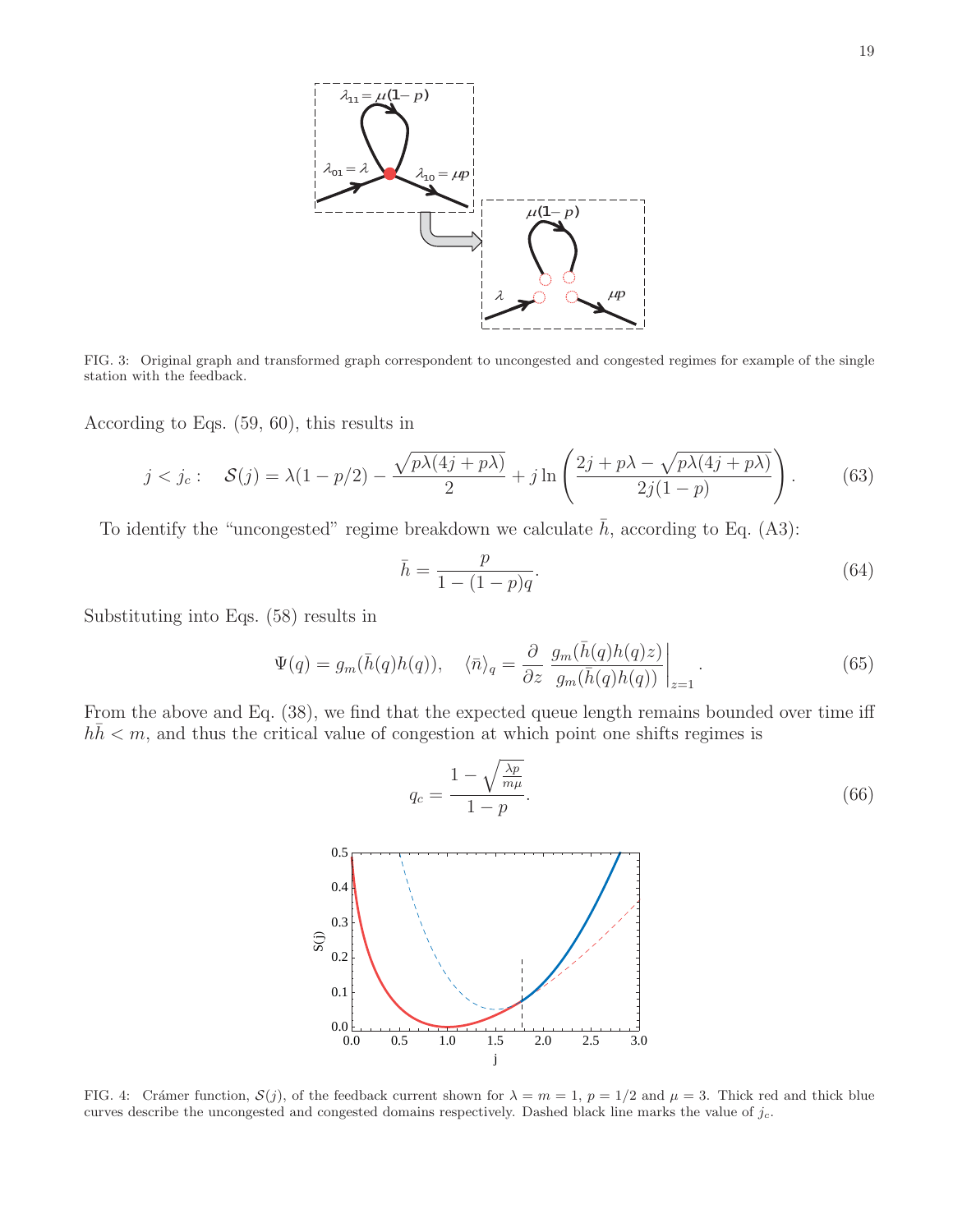The congested regime that occurs at  $q>q_c$  and  $j>j_c$  corresponds to the situation when the single server is always occupied, and thus (conditioning on this event) jobs continually feedback over time as a  $m\mu(1-p)$  standard Poisson process. Therefore, in the congested regime

$$
q > q_c: \quad \Delta = -\mu(1-p)m(q-1) + \left(\sqrt{\lambda} - \sqrt{p\mu m}\right)^2. \tag{67}
$$

Here the  $(\sqrt{\lambda} - \sqrt{p\mu m})^2$  term (a constant with respect to q) is found in accordance with Eq. (62) and the condition of  $\Delta$ -continuity at  $q = q_c$ . Alternatively, in the congested regime  $\Delta$  can be identified with the lower edge s− of the continuous spectrum of  $H<sub>q</sub>$ , given by Eq. (74). The spectrum of  $H_q$  for a simple model under consideration is analyzed in some detail in Section IV. Performing the Legendre transform on Eq.  $(67)$ , we arrive at the following expression for the Cramer function of the feedback current in the congested regime

$$
j > j_c: \quad \mathcal{S}(j) = \left(\sqrt{\lambda} - \sqrt{p\mu m}\right)^2 + m\mu(1-p) + j\ln\left(\frac{j}{em\mu(1-p)}\right). \tag{68}
$$

Comparing Eq.  $(63)$  with Eq.  $(68)$  we also observe that the Crámer function is smooth (first derivative is continuous) at  $j = j_c$ , thus confirming that the dynamical phase transition described here is of the second order (continuous). The change of the Cramer function shape across the transition is shown in Fig. 4.

The obtained expression for the Crámer function in the congested regime Eq. (68) has a very simple and transparent interpretation. Since the server is always occupied, the feedback current generation is a standard Poisson process, so that  $\mathcal{S}(j) = \mu m(1-p) + j \ln(j/(em\mu(1-p)))$ , where  $e^{-tS_0}$  is the probability to keep the server busy, presented with exponential accuracy. The latter is given by the probability  $e^{-tS_0(\omega)}$  of creating the incoming and outgoing currents of the same value  $\omega$  to provide the marginal stability of the server, maximized with respect to  $\omega$ . Since both currents are generated by independent Poisson processes with the rates  $\lambda$  and  $p\mu m$ , respectively, we have  $S_0(\omega) = \lambda + p m \mu + \omega \ln(\omega^2/(\lambda p \mu m)e^2)$ , and minimization with respect to  $\omega$  results in  $S_0 = (\sqrt{\lambda} - \sqrt{p\mu m})^2$ , which reproduces Eq. (68).

### **IV. DIRECT ANALYSIS OF THE SINGE-STATION FEEDBACK SYSTEM**

As shown in the previous Sections, an understanding of the evolution operator ground state structure is essential for predicting long-time statistics of currents. We have also argued that the ground state can be described analytically for networks with general graphical structure. However, these arguments were indirectly dependent on certain information about the rest of the spectrum - specifically on the fact that the ground state is separated from the continuous spectrum by a gap which collapses at the dynamical phase transition. In general, information on the entire spectrum is difficult to obtain. The main point of this Section is to gain a broader understanding of the simple single-node network with feedback along these lines. Therefore in this Subsection we analyze the full spectrum of the problem with the single feedback and we confirm the general picture of the 'gap emergence', and collapse at the phase transition point suggested above on the basis of only partial (ground state) analysis.

Our starting point is the dynamical equation  $P_q(n;t) = \sum_{j=0}^{\infty} q^j P(n,j;t)$  for the generating function of current j via the feedback arc. Here  $P(n, j; t)$  is the joint probability distribution function of the number of particles, n standing at the queue at the time  $t$ , and the number of particles, j, that have passed through the feedback loop by time  $t$ . Following directly the proper generalization,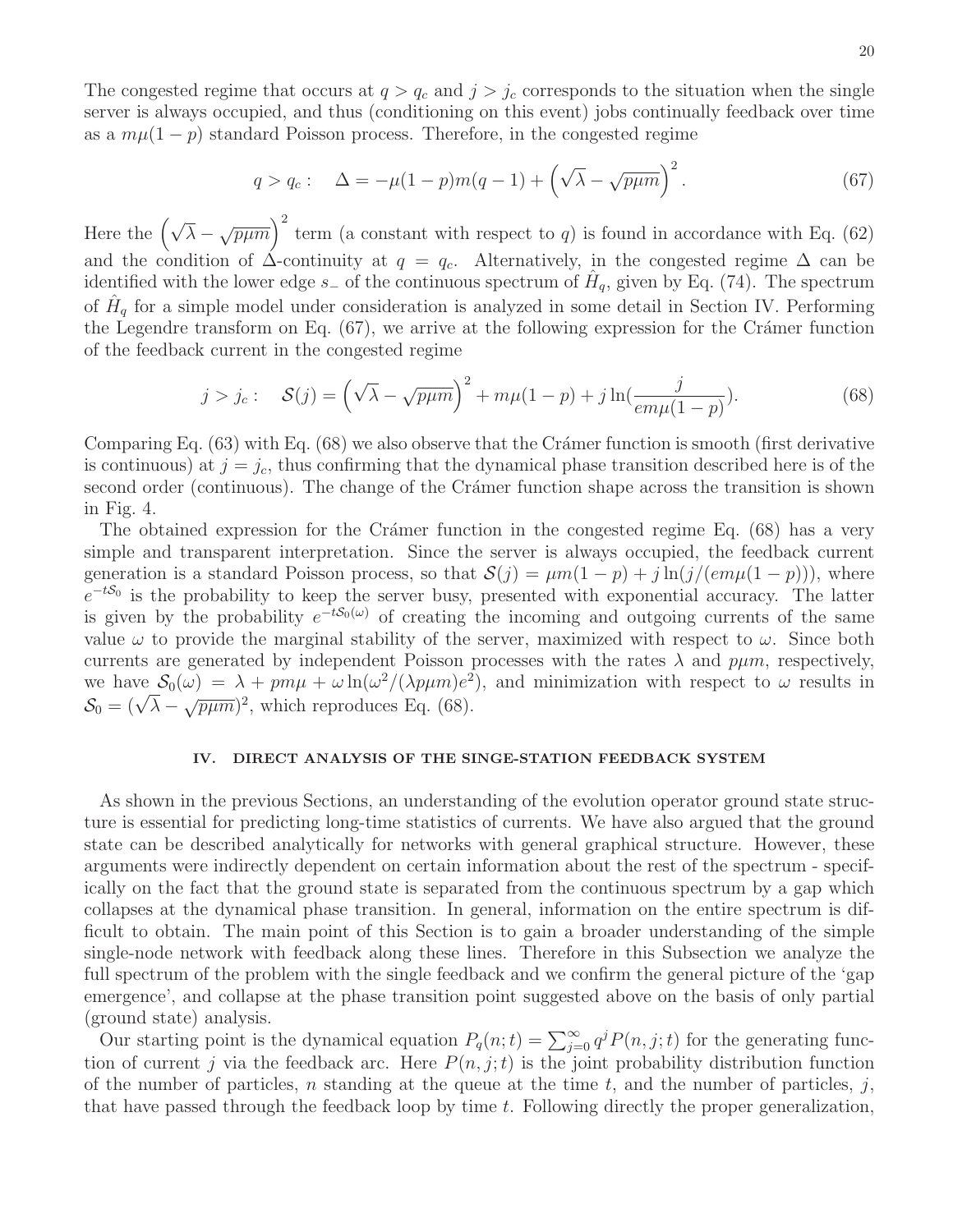

FIG. 5: Spectrum of the evolution operator as a function of q for  $m = 5, \lambda = 0.5, \mu = 2.0, p = 0.5$  and  $N = 50$ . The lower bottom line corresponds to the ground state solution  $\Delta(q)$ .

according to Eqs. (43-49) of the ME (33) we derive:

$$
\frac{\partial}{\partial t}P_q(n;t) = \lambda (P_q(n-1;t) - P_q(n;t)) + \mu p (\theta_m(n+1)P_q(n+1;t) - \theta_m(n)P_q(n;t)) + \mu(1-p)(q-1)\theta_m(n)P_q(n;t),
$$
\n(69)

where the last term on the r.h.s. accounts for the current. Performing the Laplace transform of  $P_q(n;t)$  over time,  $P_{s,q}(n) \equiv \int_0^\infty \exp(st) P_q(n;t)dt$  (with s considered as a spectral parameter), we arrive at the following spectral equation:

$$
(s - \lambda - \mu p \theta_m(n) + \mu (1 - p)(q - 1)\theta_m(n)) P_{s;q}(n) = -\lambda P_{s;q}(n - 1) - \mu p \theta_m(n + 1) P_{s;q}(n + 1). \tag{70}
$$

Here the inhomogeneous part, dependent on the initial condition at  $t = 0$ , is ignored.

The "boundary" conditions over n for Eq. (70) read  $P_{s;q}(-1) = 0$  and  $P_{s;q}(n \to \infty) = 0$ . We will relax the last condition, assuming the following natural finite waiting room regularization:  $P_{s;q}(N+m) = 0$  for some sufficiently large value of N. We will study the spectrum at finite N, and show towards the end of the calculations that the  $N \to \infty$  limit is well defined. We note that the particular choice of regularization turns out to be unessential for the limits we consider. In order to find the eigenvalues (spectrum) we solve the recurrence relation  $(70)$  for general values of s, and use the aforementioned boundary condition, and the normalization condition  $P_{s,q}(0) = 1$ . To summarize, the set of conditions that complement Eq. (70) to provide the full description of the spectrum are

$$
P_{s;q}(-1) = 0, \quad P_{s;q}(0) = 1, \quad P_{s;q}(N+m) = 0,
$$
\n(71)

and we are mainly interested in studying the  $N \to \infty$  limit.

A numerical solution of the eigenvalue problem is illustrated in Fig. (5) for  $m = 5, \lambda = 0.5, \mu =$  $2.0, p = 0.5$  and  $N = 50$ . The simulations show emergence at  $q = 1$  of three discrete eigenstates well separated from the (still discrete) band of states. We tested numerically as one increases  $N$ , the  $q = 0$  value of the ground state s (top line in Fig. 5) approaches 0. We observed that the asymptotic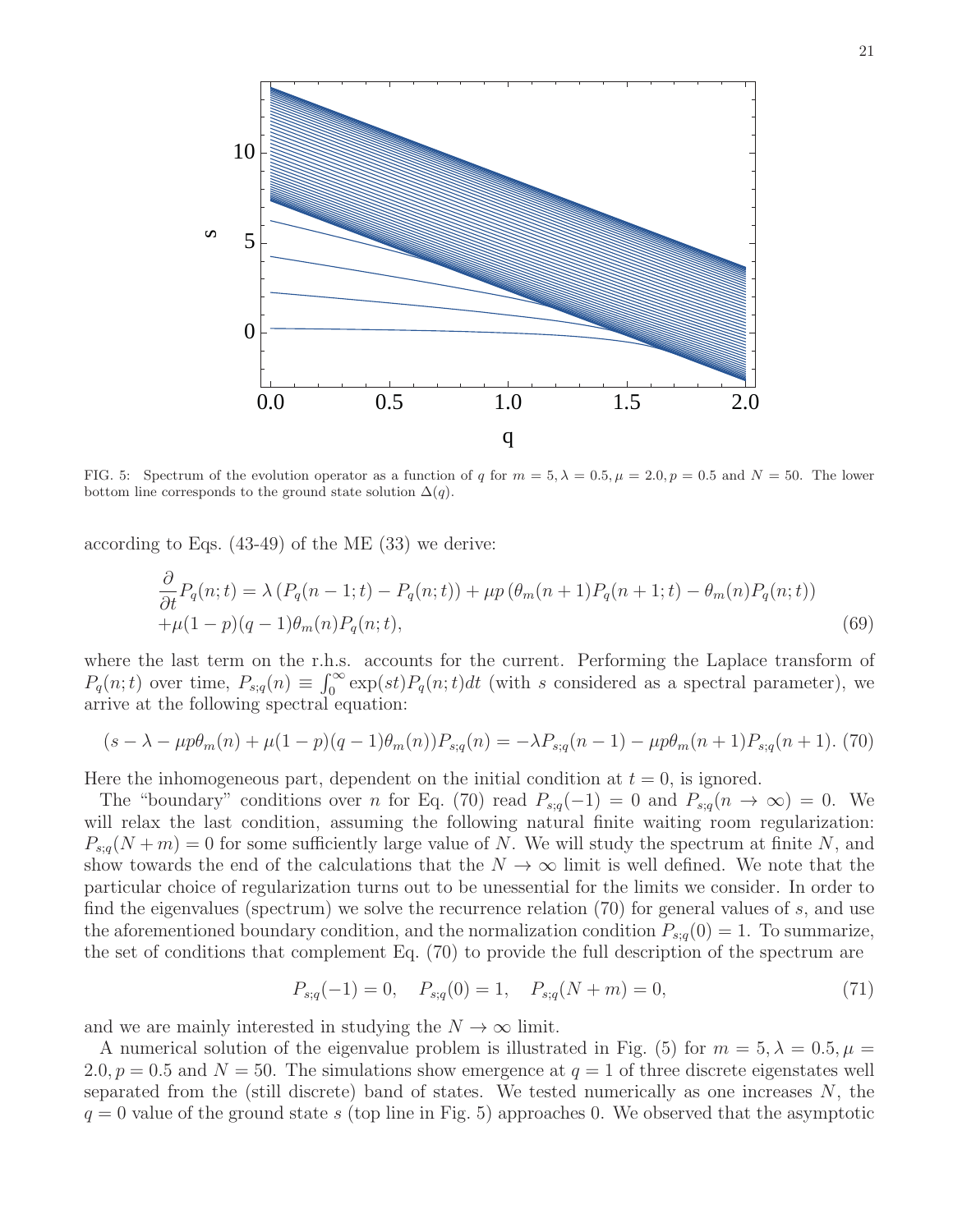dependence of the ground state eigen-value on s is fully consistent with the prediction of the groundstate coherent-state theory explained above in Section III D, specifically with Eq. (62). Moreover, our prediction of  $q_c$  (where the gap between the ground state and the continuous band collapses), as given by Eq. (66), is fully consistent with the respective dependencies of the gap collapse in our computations. Let us also mention that the two non-ground state eigen-values observed at  $q = 1$ never cross with each other or with the ground state at  $q > 1$ , and merge into the continuous band (consequently one after another) at values of q smaller than  $q_c$ . Experimenting with larger m, we observe that the discrete spectrum becomes equidistant in the  $m \to \infty$  limit, which is fully consistent with the interaction-free nature of the limit.

We now analyze the spectrum analytically. Let us begin by making some preliminary observations. First, the linear dependence on s implies that the function  $P_{s;q}(n)$  is an n-th order polynomial in s, suggesting that there are always exactly  $N + m$  solutions of the last condition in Eq. (71),  $P_{s,a}(N+m) = 0$ . Second, at  $n > m$  the factor  $\theta_m(n)$  becomes constant and the recursive relations (70) can be solved analytically. Thus, looking for solution of Eqs. (70) at  $n > m$  in the  $P_{s;q}(n) =$  $c_+\rho_+^n + c_-\rho_-^n$  form, one obtains the following expression for  $\rho_\pm$  (which depends on q, s and the rates):

$$
\rho_{\pm} = \frac{1}{2\mu pm} \left( \lambda + \mu pm - \mu (1 - p)(q - 1)m - s \pm \sqrt{(\lambda + \mu pm - \mu (1 - p)(q - 1)m - s)^2 - 4\lambda \mu pm} \right).
$$
\n(72)

The boundary condition  $P_{s;q}(N+m) = 0$  translates into the following condition (dependent on  $P_{s;q}(m)$  and  $P_{s;q}(m-1)$ :

$$
P_{s;q}(N+m) = \frac{(P_{s;q}(m) - \rho_- P_{s;q}(m-1))\rho_+^N + (P_{s;q}(m) - \rho_+ P_{s;q}(m-1))\rho_-^N}{\rho_+ - \rho_-} = 0.
$$
 (73)

The above has different types of solutions dependent on the values of s with respect to the following two threshold values:

$$
s_{\pm} = \lambda + \mu pm + \mu (1 - p)(q - 1)m \pm \sqrt{4\lambda\mu pm} = \left(\sqrt{\lambda} \pm \sqrt{\mu pm}\right)^2 - \mu (1 - p)(q - 1)m. \tag{74}
$$

At  $s < s_-,$  both eigenvalues  $\rho_{\pm}$  are real and  $\rho_{+} > \rho_{-}.$  In this case, as we are interested in the  $N \to \infty$  limit, one can simply ignore the  $\rho^N$  contributions in (73), thus leading to the following relation:  $P_{s;q}(m) - \rho_- P_{s;q}(m-1) = 0$ . This then replaces the last condition in Eq. (71), w.r.t. describing  $P_{s;q}(n)$  at  $0 \leq n \leq m$ . We were not able to solve this reduced system of equations analytically at any values of  $m$ , and thus to find the spectrum in its full glory. However, the information just provided is already sufficient for a heuristic derivation of the lowest eigenvalue, and the value of the gap between it and the continuous band.

We focus on a particular single form solution of the reduced system of equations for  $P_{s;q}(n)$  with  $0 \le n \le m$ , corresponding to  $s = \Delta$  and  $P_{s;q}(n) = h^n/n!$  for  $n \le m$ , with h and  $\Delta$  from Eq. (62). In this case, one has  $\rho_+ = \lambda/(\mu ph)$  and  $\rho_- = h/m$ , so this is indeed the ground state solution. However, let us note for the sake of accurateness that we have not formally proven that this special solution always corresponds to the lowest eigenvalue (the ground state). However, this is exactly what we observed in our numerical experiments with different values of m.

Eq. (73) also allows the continuous spectrum of the operator to be identified. At  $s_-\lt s\lt s_+$  we have  $|\rho_+| = |\rho_-|$ , and one has to keep both terms in Eq. (73). As long as  $|P_{s,q}(m+1) - \rho_- P_{s,q}(m)| =$  $|P_{s;q}(m) - \rho_+ P_{s;q}(m-1)|$ , Eq. (73) has at least N solutions. At  $N \gg 1$  this region turns into the continuous band of the spectrum. We conjecture that the system of equations does not have any solutions for  $s > s_+$ . (Once again, this is confirmed in simulations but we do not have an explicit way of proving it.)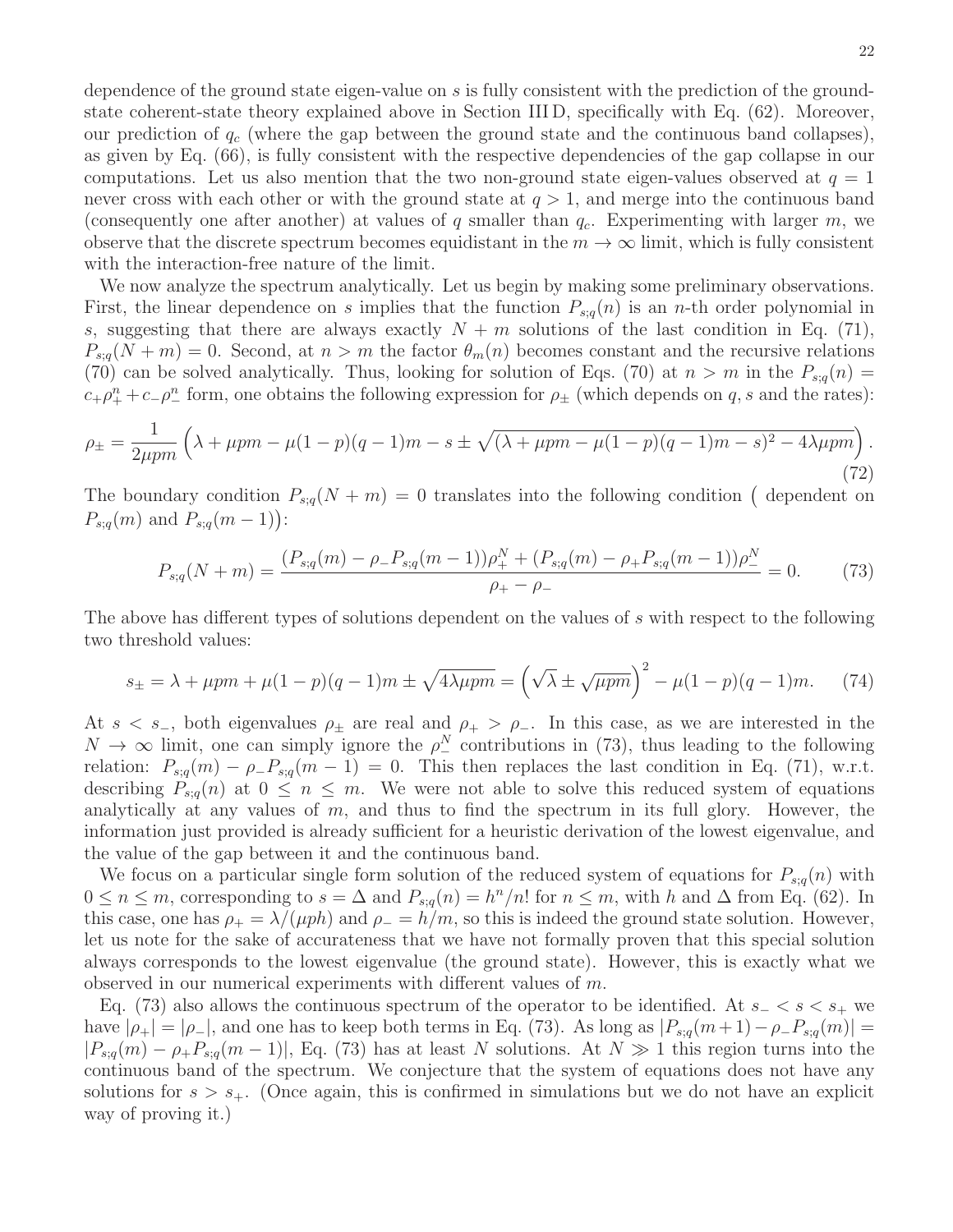Finally, we conclude that the transition between the uncongested regime and congested regime takes place at  $\Delta = s_-$  which corresponds exactly to  $q = q_c$  (from Eq. (66)). As one can easily see, the value of h at this point is equal to  $h = \sqrt{\lambda/\mu p} < 1$ , so the queue length in the final moment does not diverge.

## **V. CONCLUSIONS AND PATH FORWARD**

Let us briefly recall the highlights of this manuscript. Our analysis was focused on the the generating function of currents over a Jackson (queueing) network, with an eye towards analyzing how large currents accumulate over time. We began by giving some relevant background in Queueing Theory, and discussing some tie-ins with recent work in statistical physics. We then adopted the Doi-Peliti technique for describing the dynamics of the Jackson network. We used this formalism to show that the ground state of the respective evolution operator has a well-defined and analytically tractable product/coherent state form in a particular regime. These results were translated into an implicit analytical expression for the Cramer function of currents in this "uncongested" regime, where the ground state was well separated by a gap from the continuous spectrum. We also observed that crossing the surface in the phase space of observed currents, where the spectral gap collapses, corresponds to the congestion of a node in the network. We suggested a heuristic graph-reduction scheme which allows the statistics of currents to be described in this partially congested setting. Finally, we validated the general results using the example of a single node feedback system, where many of our assumptions could be verified directly by performing an explicit analysis of the evolution operator spectrum.

We consider this study more like an opening for further exciting research along the following lines:

- Following the discussion in Section III C, we naturally conjecture that in a large network, gradually increasing the observed current(s) will lead to a transition from the uncongested to the fully congested regime via a number of steps, each characterized by an increase in the number of congested nodes. It would be interesting and important to explore the specific sequence of phase transitions separating the space of observed currents into cells. A particularly interesting question concerns the algorithmic complexity of identifying these cells and exploring their geometric structure (e.g., possible convexity).
- We have considered a queuing model with the transition rates independent of the node occupation numbers. This condition can be relaxed and such an extension of our theory should allow for non-uniform dependence of the rates on the occupation numbers.
- Extensions of the current-statistics theory to the so-called multi-class networks, where different classes of particles are treated differently at the stations (for example having different priorities) are less trivial, yet we anticipate such a generalization is still possible.
- In this manuscript we have considered solely open queuing networks. It would be interesting and instructive to generalize the theory of current statistics to the case of closed (particles are not leaving or entering the network) and semi-open (particles are injected into the system and leaving it, but in such a way that the total number of particles is conserved) networks.
- We may also consider networks of fixed structure, yet with rates changing in time, for example in a periodic fashion. To describe statistics of currents in this case, and especially in the regime where the typical correlation time of the rate changes are comparable to the inverse rates, constitutes another interesting future challenge. (Note that an approach blending the techniques described in this manuscript with the ones discussed recently in the context of the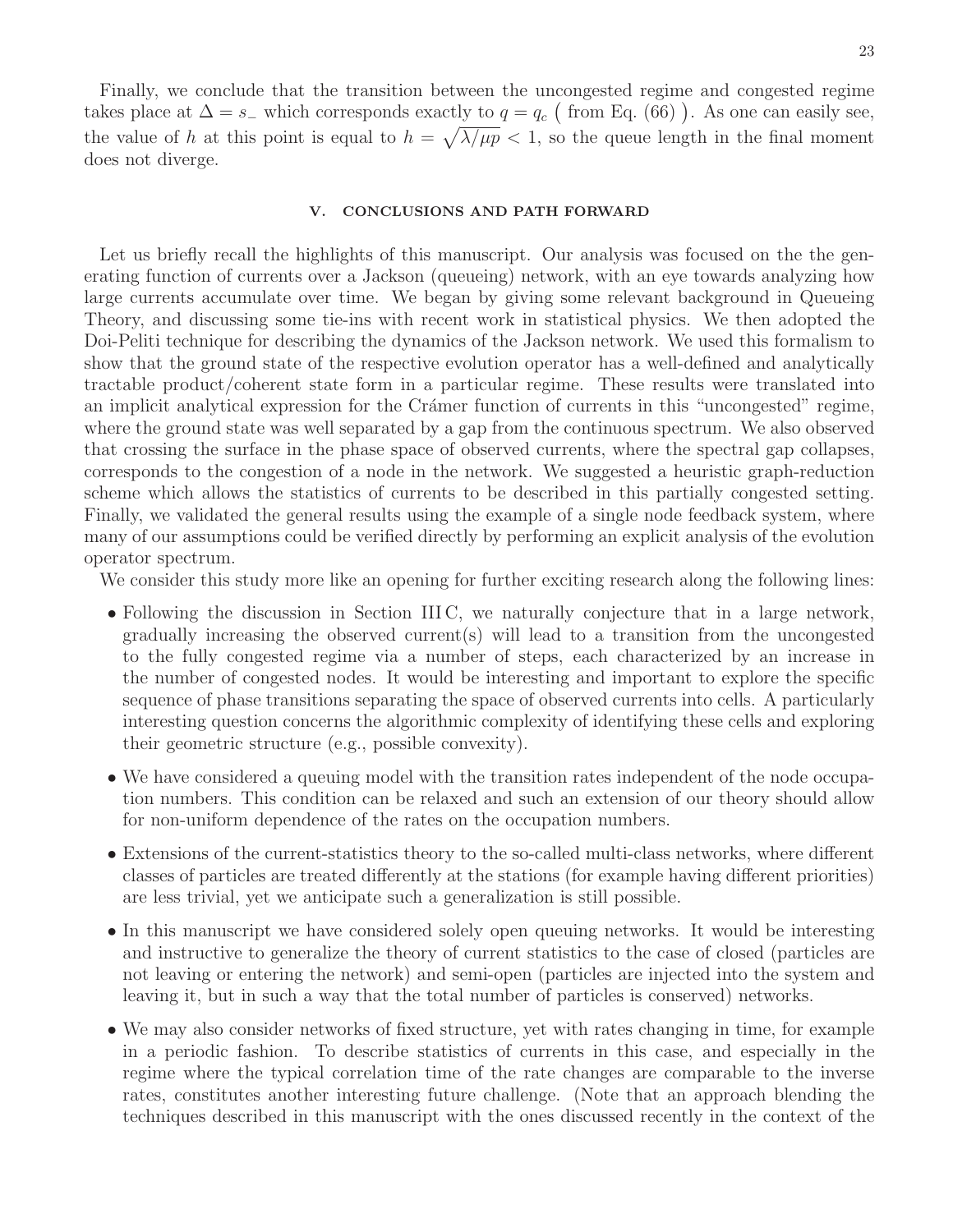so-called Jarzynski equality [70] and work relations [71, 72], both closely related to the subject of fluctuation theorems [10–12], may prove fruitful for this task.)

- The assumption of infinite waiting room was crucially important for advancing the product/coherent state decomposition to the statistics of currents. Analyzing the current statistics in the regimes when all or some waiting rooms are of a finite capacity is yet another challenging task, as this finiteness brings in a new type of inter-particle interaction.
- It would be an interesting challenge to put the ideas presented in this paper on a more rigorous mathematical foundation. This would aid greatly in understanding the formal relationship between the regimes identified in this paper and the sample path large deviations properties of queueing networks. We note that the authors are currently undertaking preliminary work along these lines, with the work directed more towards the Queueing Theory community.
- Our analysis suggests that in large queuing networks one may expect emergence of multiple transitions as one increases the current. More generally, and in the spirit of [73, 74], it would be interesting to explore the field of the so-called qualitative queuing network theory via the methods/techniques discussed in this manuscript.
- Finally, all of the above should be used not only to study existing (man- or nature- made) networks, but also to guide construction of future technological networks with desired properties. In other words, we suggest to use this analysis for control and optimization of networks in new areas such as power, and even more generally energy, distribution.

# **VI. ACKNOWLEDGMENTS**

We are thankful to David Gamarnik for consulting us on many issues related to Queuing Theory, and Sergey Foss, Bill Massey and Alexander Rybko for enlightening conversations. This material is based upon work supported by the National Science Foundation under CHE-0808910 (VC) and CCF-0829945 (MC via NMC). The work at LANL was carried out under the auspices of the National Nuclear Security Administration of the U.S. DoE at LANL under Contract No. DE-AC52- 06NA25396. KT acknowledges support of an Oppenheimer Fellowship at LANL, and DAG work on the project was a part of his summer internship (GRA program) at LANL.

### **Appendix A: Left Ground State of the Hamiltonian**

In this Appendix we construct the left ground state of the Hamiltonian (49). We start by recalling that according to Eq. (7), the bra-vector  $\langle 0 | \exp(\sum_i \hat{a}_i)$  is the left zero eigen-function of the Hamiltonian (49) at  $q = 1$ . However, it ceases to be an eigen-vector at  $q \neq 1$ . On the other hand, it is easy to check that the "exponential" bra-vector  $\langle 0| \exp(h\hat{a})$  is in fact a left eigen-vector of the creation operator  $\hat{a}^+$ , with the eigen-value h,  $\langle 0| \exp(h\hat{a})\hat{a}^+ = h\langle 0| \exp(h\hat{a})\rangle$ . This suggests searching for a left eigen-vector of the Hamiltonian (49), in the exponential form:

$$
\langle \mathbf{s}_q | = \langle 0 | \exp \left( \sum_i \bar{h}_i \hat{a}_i \right). \tag{A1}
$$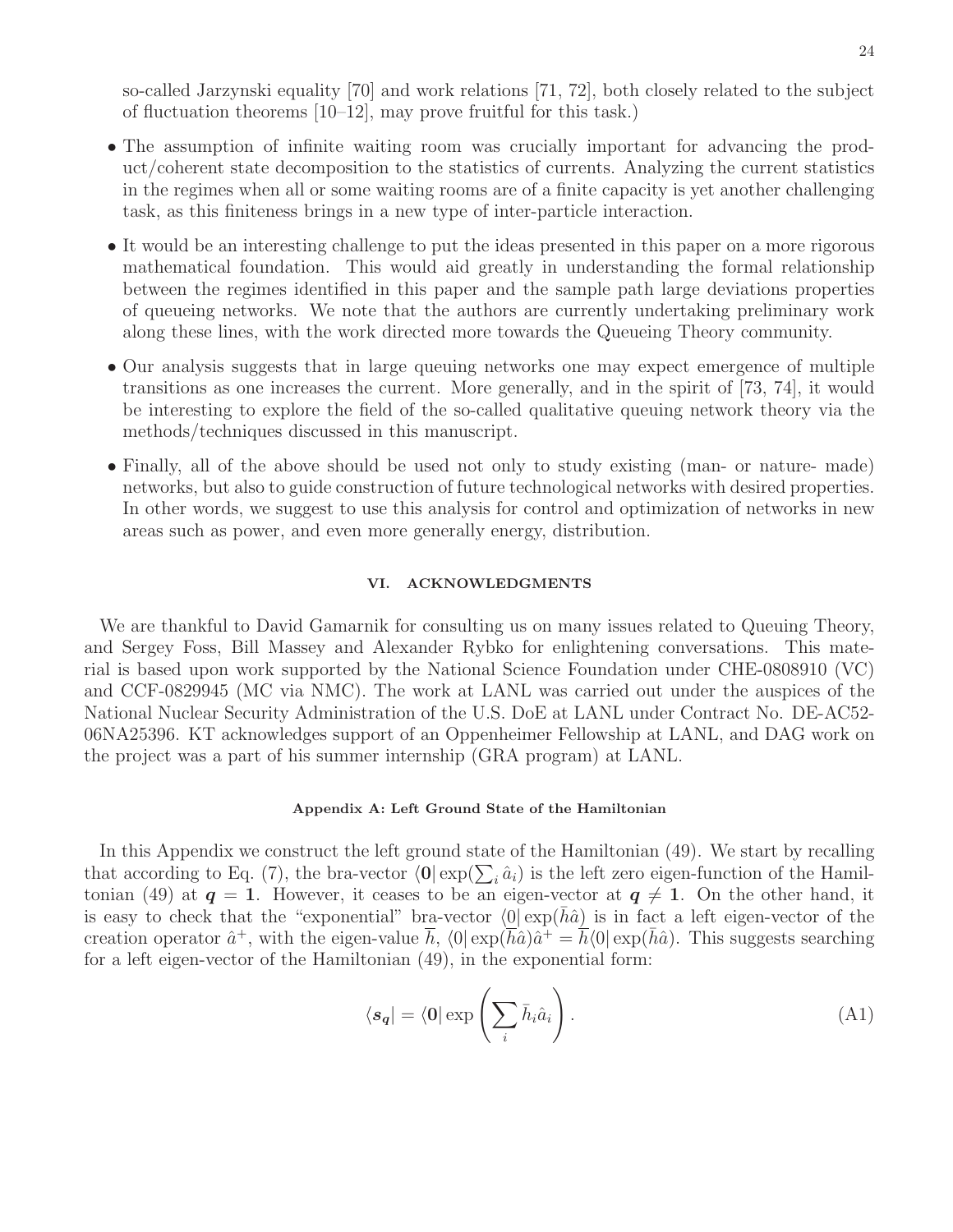Then, from  $\langle s_q | \hat{H}_q = -\bar{\Delta}(q) \langle s_q |$  and Eq. (49) (combined with utilizing the aforementioned feature of the creation operators) one derives the following set of conditions on the  $\bar{h}$  vector (of c-numbers):

$$
\sum_{i} (q_{0i} - \bar{h}_i(\mathbf{q})) \lambda_{0i} = \bar{\Delta}(\mathbf{q}) \tag{A2}
$$

$$
\forall i: \quad \lambda_{i0} \left( q_{i0} - \bar{h}_i(\mathbf{q}) \right) + \sum_{j}^{(i,j) \in \mathcal{G}_1} \lambda_{ij} (q_{ij} \bar{h}_j(\mathbf{q}) - \bar{h}_i(\mathbf{q})) = 0. \tag{A3}
$$

It is straightforward to verify that the resulting  $\bar{\Delta}(\boldsymbol{q})$  and  $\Delta(\boldsymbol{q})$  from Eq. (54) are identical,  $\bar{\Delta}(\boldsymbol{q})$  =  $\Delta(\boldsymbol{q})$ .

- [1] J. R. Jackson, Management Science **10**, 131 (1963), ISSN 00251909, URL http://www.jstor.org/stable/2627213.
- [2] F. Spitzer, Adv. Math. **5**, 246 (1970).
- [3] F. P. Kelly, Advances in Applied Probability **8**, 416 (1976).
- [4] R. Nelson, ACM Computing Surveys **25**, 339 (1993).
- [5] R. Zeitak, Dynamics of jackson networks: perturbation theory (2007), URL http://arxiv.org/abs/0708.1718.
- [6] B. Derrida, E. Domany, and D. Mukamel, Journal of Statistical Physics **69**, 667 (1992).
- [7] B. Derrida and J. L. Lebowitz, Phys. Rev. Lett. **80**, 209 (1998).
- [8] B. Derrida, Journal of Statistical Mechanics: Theory and Experiment **2007**, P07023 (2007), URL http://stacks.iop. org/1742-5468/2007/P07023.
- [9] R. A. Blythe and M. R. Evans, Journal of Physics A Mathematical General **40**, 333 (2007), 0706.1678.
- [10] G. Gallavotti and E. Cohen, Journal of Statistical Physics **80**, 931 (1995), URL http://dx.doi.org/10.1007/BF02179860.
- [11] J. Kurchan, Journal of Physics A: Mathematical and General **31**, 3719 (1998), URL http://stacks.iop.org/0305-4470/ 31/3719.
- [12] J. L. Lebowitz and H. Spohn, Journal of Statistical Physics **95**, 333 (1999), URL http://www.springerlink.com/content/ u34v2j413047x642.
- [13] K. Turitsyn, M. Chertkov, V. Y. Chernyak, and A. Puliafito, Physical Review Letters **98**, 180603 (pages 4) (2007), URL http://link.aps.org/abstract/PRL/v98/e180603.
- [14] V. Y. Chernyak, M. Chertkov, S. V. Malinin, and R. Teodorescu, Journal of Statistical Physics **137**, 109 (2009), URL http://www.springerlink.com/content/17740348qh5j03m7.
- [15] H. Chen and D. Yao, Fundamentals of Queuing Networks (Springer, 2001).
- [16] H. Chen and A. Mandelbaum, Math. Oper. Res. **16**, 408 (1991).
- [17] J. Dai, Annals of Applied Probability **5**, 49 (1995).
- [18] A. Rybko and A. Stolyar, Probl. Peredachi Inf. **28**, 3 (1992).
- [19] R. Atar and P. Dupuis, Stoch. Proc. and Their Appl. **84**, 255 (1999).
- [20] V. Anantharam, IBM Research Report (1990).
- [21] I. Ignatiouk-Robert, The Annals of Applied Probability **10**, 962 (2000), ISSN 10505164, URL http://www.jstor.org/ stable/2667326.
- [22] K. Majewski and K. Ramanan, Preprint. (2008).
- [23] A. Puhalskii, Markov Processes and Related Fields **13**, 99 (2007), URL http://www-math.cudenver.edu/~puhalski/ publications/jackson\_appeared.pdf.
- [24] N. Merhav and Y. Kafri, Journal of Statistical Mechanics: Theory and Experiment p. P02011 (2010).
- [25] A. Rakos and R. Harris, Journal of Statistical Mechanics: Theory and Experiment p. P05005 (2008).
- [26] R. Harris, A. Rakos, and G. Schutz, Europhysics Letters **75**, 227 (2006).
- [27] R. Harris, A. Rakos, and G. Schutz, Journal of Statistical Mechanics: Theory and Experiment p. P08003 (2005).
- [28] Journal of Statistical Physics **123**, 237 (2006), URL http://www.springerlink.com/content/g422mw36t15782k3.
- [29] L. Bertini, A. D. Sole, D. Gabrielli, G. Jona-Lasinio, and C. Landim, Journal of Statistical Physics **107**, 635 (2002), URL http://www.springerlink.com/content/lcqe21fx62dd71jm/.
- [30] R. Srinivasan, Mathematics of Operations Research pp. 39–50 (1993).
- [31] V. Malyshev and A. Yakolev, Ann. Appl. Prob. **6**, 92 (1996).
- [32] A. Stolyar, Tech. Rep., Bell Labs Laboratory (2009).
- [33] F. Kelly, Reversibility and Stochastic Networks (Wiley, New York, 1979).
- [34] P. Burke, Operations Research **4**, 699 (1956).
- [35] F. Beutler and B. Melamud, Operations Research **26**, 1059 (1956).
- [36] G. Pujolle and C. Soula, Proc. 4th International Symposiumon Modelling and Performance Evaluation of Computer Systems (1979).